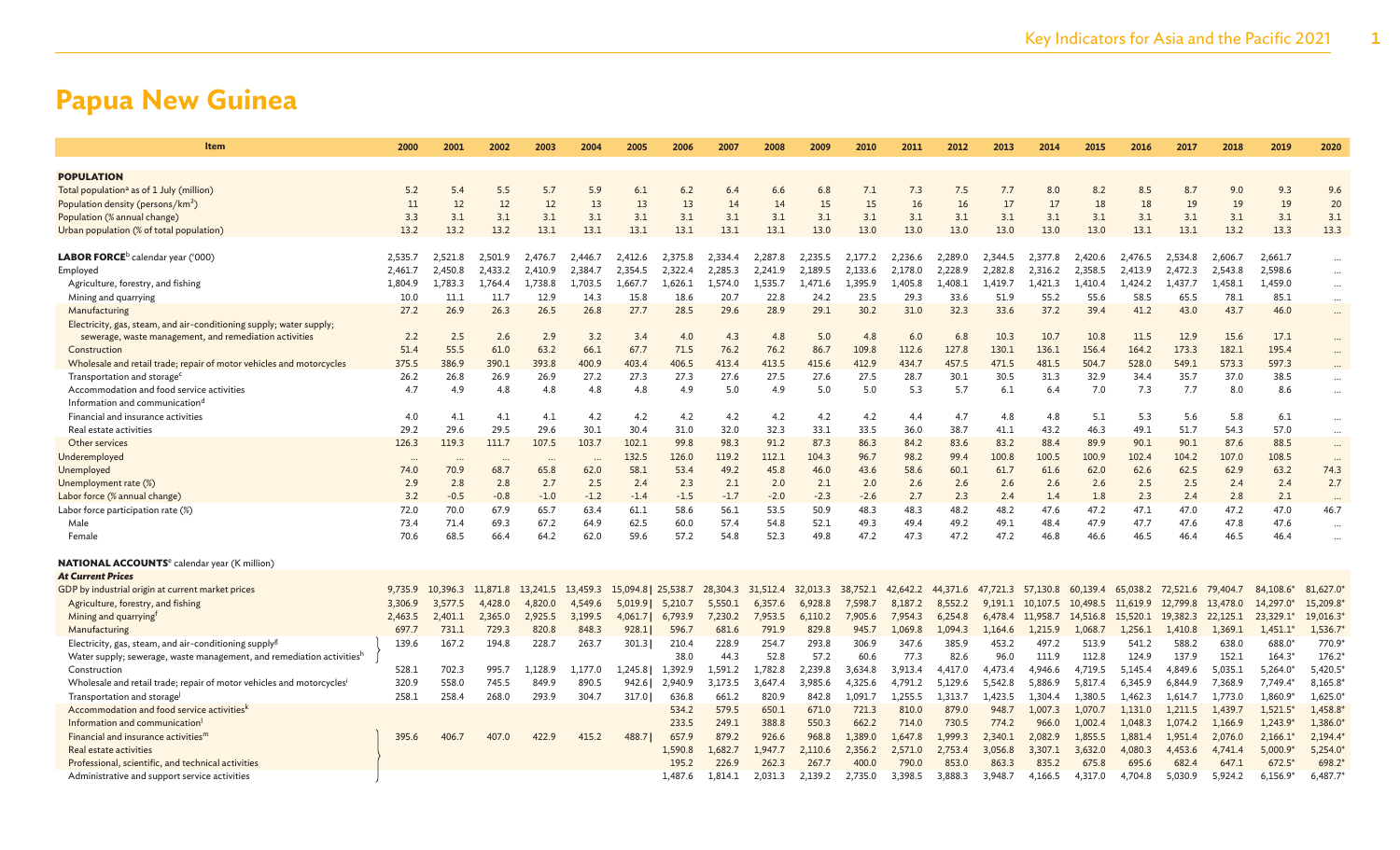| Item                                                                       | 2000      | 2001     | 2002                      | 2003     | 2004       | 2005                | 2006     | 2007     | 2008      | 2009     | 2010     | 2011     | 2012     | 2013     | 2014     | 2015      | 2016     | 2017     | 2018     | 2019       | 2020      |
|----------------------------------------------------------------------------|-----------|----------|---------------------------|----------|------------|---------------------|----------|----------|-----------|----------|----------|----------|----------|----------|----------|-----------|----------|----------|----------|------------|-----------|
| Public administration and defense; compulsory social security <sup>n</sup> | 1,297.3   | 1,240.6  | 1,351.8                   | 1,403.1  | 1,395.0    | 1,447.9             | 1,160.9  | 1,404.6  | 1,284.9   | 1,442.3  | 1,685.6  | 1,953.0  | 2,002.5  | 2,333.7  | 2,737.2  | 2,986.4   | 3,193.0  | 3,358.0  | 3,801.0  | $4,067.7*$ | 4,130.7   |
| Education                                                                  |           |          |                           |          |            |                     | 577.3    | 725.7    | 701.8     | 775.9    | 799.0    | 994.2    | 1,123.8  | 1,391.6  | 1,570.7  | 1,697.0   | 1,875.2  | 1,968.7  | 2,112.9  | $2,261.2*$ | 2,429.9   |
| Human health and social work activities                                    |           |          |                           |          |            |                     | 399.0    | 506.9    | 530.5     | 589.8    | 676.4    | 773.2    | 868.7    | 974.4    | 1,052.0  | 1,132.0   | 1,374.8  | 1,436.0  | 1,515.7  | $1,622.1*$ | 1,749.3   |
| Arts, entertainment, and recreation                                        |           |          |                           |          |            |                     |          |          |           |          |          |          |          |          |          |           |          |          |          |            |           |
| Other service activities <sup>o</sup>                                      |           |          |                           |          |            |                     | 97.8     | 116.1    | 133.9     | 146.4    | 264.9    | 353.2    | 467.6    | 500.9    | 493.2    | 462.3     | 453.9    | 471.7    | 503.1    | 528.0*     | 561.9     |
| Activities of households as employers; undifferentiated goods- and         |           |          |                           |          |            |                     |          |          |           |          |          |          |          |          |          |           |          |          |          |            |           |
| services-producing activities of households for own use                    |           |          |                           |          |            |                     |          |          |           |          |          |          |          |          |          |           |          |          |          |            |           |
| Activities of extraterritorial organizations and bodies                    |           |          |                           |          |            |                     |          |          |           |          |          |          |          |          |          |           |          |          |          |            |           |
| Less: Imputed bank service charges <sup>p</sup>                            | 163.4     | 178.5    | 185.4                     | 234.5    | 237.2      | 315.5               |          |          |           |          |          |          |          |          |          |           |          |          |          |            |           |
| Gross value added at basic prices                                          | 7,947.0   | 8,623.8  | 9,947.9                   | 11,256.1 | 11,411.3   | 12,989.6   24,754.4 |          | 27,345.8 | 30,519.7  | 30,950.1 | 37,559.0 | 41,601.4 | 42,796.1 | 45,955.5 | 54,247.0 | 57,459.2  | 62,454.1 | 69,266.5 | 75,867.4 | 80,044.6*  | 78,272.1  |
| Taxes less subsidies on production and imports                             | 491.6     | 531.9    | 572.2                     | 582.4    | 653.0      | 657.3               | 784.3    | 958.5    | 992.7     | 1,063.2  | 1,193.1  | 1,040.8  | 1,575.5  | 1,765.8  | 2,883.8  | 2,680.2   | 2,584.1  | 3.255.1  | 3,537.3  | $4.064.0*$ | 3,354.9   |
| Net factor income from abroad                                              | $-391.3$  | $-408.1$ | $-414.9$                  | $-424.4$ | $-1,408.9$ | $-1,670.0$          |          |          |           |          |          |          |          |          |          |           |          |          |          |            |           |
| <b>GNI</b>                                                                 | 9,344.6   |          | 9,988.2 11,456.9 12,817.1 |          | 12,050.4   | 13,424.8            |          |          |           |          |          |          |          |          |          |           |          |          |          |            |           |
|                                                                            |           |          |                           |          |            |                     |          |          |           |          |          |          |          |          |          |           |          |          |          |            |           |
| <b>Structure of Output</b> (% of GDP at current producer   basic prices)   |           |          |                           |          |            |                     |          |          |           |          |          |          |          |          |          |           |          |          |          |            |           |
| Agriculture                                                                | 35.2      | 35.6     | 38.6                      | 37.4     | 34.9       | 34.0                | 21.0     | 20.3     | 20.8      | 22.4     | 20.2     | 19.7     | 20.0     | 20.0     | 18.6     | 18.3      | 18.6     | 18.5     | 17.8     | 17.9       | 19.4      |
| Industry                                                                   | 40.7      | 39.8     | 37.3                      | 39.6     | 42.1       | 44.3                | 36.5     | 35.8     | 35.5      | 30.8     | 34.2     | 32.1     | 28.6     | 27.6     | 34.5     | 36.4      | 36.2     | 38.1     | 38.6     | 38.6       | 34.4      |
| Services                                                                   | 24.1      | 24.5     | 24.1                      | 23.0     | 23.0       | 21.7                | 42.5     | 44.0     | 43.7      | 46.8     | 45.5     | 48.2     | 51.4     | 52.4     | 46.8     | 45.3      | 45.2     | 43.5     | 43.6     | 43.5       | 46.2      |
|                                                                            |           |          |                           |          |            |                     |          |          |           |          |          |          |          |          |          |           |          |          |          |            |           |
| Expenditure on GDP at current market prices                                | 9.735.9   | 10.396.3 | 11,871.8                  | 13,241.5 | 13,459.3   | 15,094.8   25,538.7 |          | 28.304.3 | 31.512.4  | 32.013.3 | 38,752.1 | 42.642.2 | 44,371.6 | 47.721.3 | 57.130.8 | 60.139.4  | 65,038.2 | 72.521.6 | 79.404.7 | 84,108.6*  | 81,627.0  |
| Final consumption expenditure                                              | 5,955.7   | 6,650.3  | 8,562.5                   | 8,514.5  | 9,285.1    | 9,676.8             |          |          |           |          |          |          |          |          |          |           |          |          |          |            |           |
| Household final consumption                                                | 4,342.7   | 4,962.3  | 6,574.9                   | 6,676.9  | 7,047.5    | 7,239.2             |          |          |           |          |          |          |          |          |          |           |          |          |          |            |           |
| NPISHs final consumption                                                   |           |          |                           |          |            |                     |          |          |           |          |          |          |          |          |          |           |          |          |          |            |           |
| Government final consumption                                               | 1,613.0   | 1.688.0  | 1.987.6                   | 1,837.6  | 2,237.6    | 2,437.6             |          |          |           |          |          |          |          |          |          |           |          |          |          |            |           |
| Gross capital formation                                                    | 2.131.4   | 2,386.1  | 2,970.0                   | 2,827.2  | 2,874.5    | 2,639.3             |          |          |           |          |          |          |          |          |          |           |          |          |          |            |           |
| Gross fixed capital formation                                              | 1,987.7   | 2,199.8  | 2,463.9                   | 2,281.2  | 2,294.3    | 2,489.3             |          |          |           |          |          |          |          |          |          |           |          |          |          |            |           |
| Public                                                                     | $\ddotsc$ |          | $\ddot{\phantom{a}}$      |          |            | $\ddotsc$           |          |          |           |          |          |          |          |          |          |           |          |          |          |            |           |
| Private                                                                    | $\ddotsc$ |          |                           |          |            | $\ddotsc$           |          |          |           |          |          |          |          |          |          |           |          |          |          |            | $\ldots$  |
| Changes in inventories                                                     | 143.7     | 186.3    | 506.1                     | 546.0    | 580.2      | 150.0               |          |          |           |          |          |          |          |          |          |           |          |          |          |            | $\cdots$  |
| Acquisitions less disposals of valuables                                   |           |          |                           |          |            |                     | $\cdots$ | $\cdots$ | $\ddotsc$ | $\cdots$ |          | $\cdots$ | $\cdots$ |          |          | $\ddotsc$ |          |          |          |            | $\cdots$  |
| Exports of goods and services                                              | 6,443.0   | 6,791.9  | 7,100.0                   | 8,724.0  | 9,143.4    | 11,245.7            |          |          |           |          |          |          |          |          |          |           |          |          |          |            | $\ddotsc$ |
| Exports of goods                                                           |           |          |                           |          |            |                     |          |          |           |          |          |          |          |          |          |           |          |          |          |            | $\cdots$  |
| <b>Exports of services</b>                                                 |           |          |                           |          |            |                     |          |          |           |          |          |          |          |          |          |           |          |          |          |            |           |
| Less: Imports of goods and services                                        | 4,794.2   | 5,432.1  | 6,760.6                   | 6,824.3  | 7,843.7    | 8,467.1             |          |          |           |          |          |          |          |          |          |           |          |          |          |            |           |
| Imports of goods                                                           |           |          |                           |          |            |                     |          |          |           |          |          |          |          |          |          |           |          |          |          |            |           |
| Imports of services                                                        |           |          |                           |          |            |                     |          |          |           |          |          |          |          |          |          |           |          |          |          |            |           |
| Statistical discrepancy                                                    |           |          |                           |          |            |                     |          |          |           |          |          |          |          |          |          |           |          |          |          |            |           |
|                                                                            |           |          |                           |          |            |                     |          |          |           |          |          |          |          |          |          |           |          |          |          |            |           |
| <b>Structure of Demand</b> (% of GDP at current market prices)             |           |          |                           |          |            |                     |          |          |           |          |          |          |          |          |          |           |          |          |          |            |           |
| Household final consumption <sup>q</sup>                                   | 44.6      | 47.7     | 55.4                      | 50.4     | 52.4       | 48.0                |          |          |           |          |          |          |          |          |          |           |          |          |          |            |           |
| Government final consumption                                               | 16.6      | 16.2     | 16.7                      | 13.9     | 16.6       | 16.1                |          |          |           |          |          |          |          |          |          |           |          |          |          |            |           |
| Gross capital formation                                                    | 21.9      | 23.0     | 25.0                      | 21.4     | 21.4       | 17.5                |          |          |           |          |          |          |          |          |          |           |          |          |          |            |           |
| Changes in inventories                                                     | 1.5       | 1.8      | 4.3                       | 4.1      | 4.3        | 1.0                 |          |          |           |          |          |          |          |          |          |           |          |          |          |            |           |
| Exports of goods and services                                              | 66.2      | 65.3     | 59.8                      | 65.9     | 67.9       | 74.5                |          |          |           |          |          |          |          |          |          |           |          |          |          |            |           |
| Imports of goods and services                                              | 49.2      | 52.3     | 56.9                      | 51.5     | 58.3       | 56.1                |          |          |           |          |          |          |          |          |          |           |          |          |          |            |           |
| Statistical discrepancy                                                    |           |          |                           |          |            |                     |          |          |           |          |          |          |          |          |          |           |          |          |          |            |           |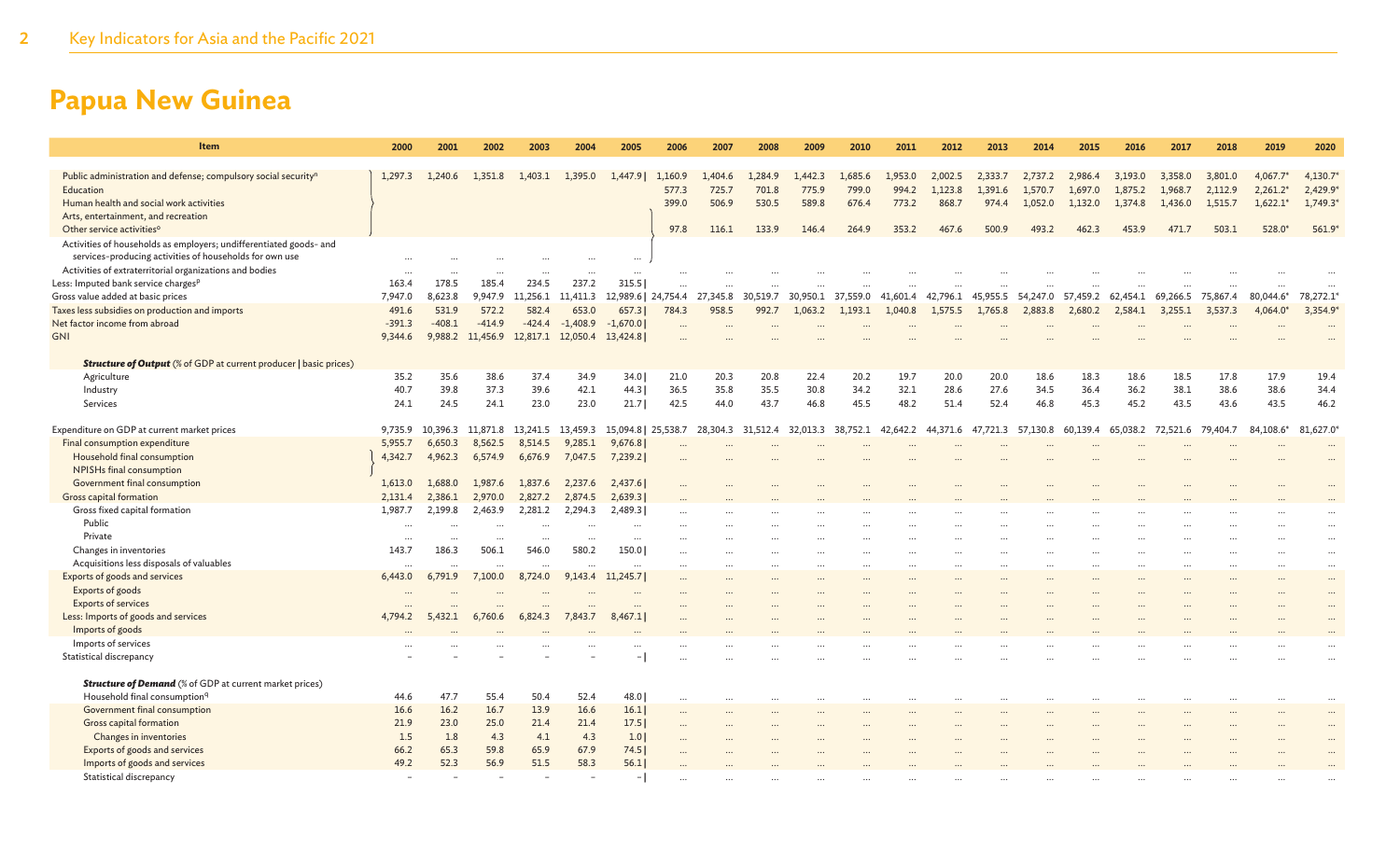| Item                                                                       | 2000     | 2001     | 2002               | 2003     | 2004       | 2005       | 2006                      | 2007     | 2008     | 2009     | 2010     | 2011     | 2012     | 2013     | 2014                                         | 2015     | 2016     | 2017     | 2018     | 2019                    | 2020     |
|----------------------------------------------------------------------------|----------|----------|--------------------|----------|------------|------------|---------------------------|----------|----------|----------|----------|----------|----------|----------|----------------------------------------------|----------|----------|----------|----------|-------------------------|----------|
|                                                                            |          |          |                    |          |            |            |                           |          |          |          |          |          |          |          |                                              |          |          |          |          |                         |          |
| <b>At Constant Prices</b>                                                  |          |          |                    |          |            |            |                           |          |          |          |          |          |          |          |                                              |          |          |          |          |                         |          |
| GDP by industrial origin at 1998   2013 market prices                      | 7.753.2  | 7,749.6  | 7.905.4            | 8.252.2  | 8,299.3    |            | 8,625.1 34,355.4 37,040.3 |          | 36,930.5 | 39,442.0 | 43,436.8 | 43,917.9 | 45,963.2 |          | 47,721.3 54,184.5 57,749.0 60,919.2 63,072.4 |          |          |          | 62,896.3 | 66,581.9*               | 64,050.2 |
| Agriculture, forestry, and fishing                                         | 3,053.9  | 2,909.0  | 2,891.9            | 3,115.8  | 3,109.4    | 3,284.0    | 7,536.1                   | 7,452.8  | 7,552.8  | 7,991.7  | 8,216.6  | 8,286.6  | 8,780.8  | 9,191.1  | 9,502.9                                      | 9,251.5  | 9,496.8  | 9,720.4  | 10,164.7 | $10,174.2$ <sup>*</sup> | 10,388.4 |
| Mining and quarrying <sup>f</sup>                                          | 1,251.2  | 1,120.9  | 1,002.3            | 1,133.1  | 1,112.3    | 1,125.8    | 7,320.9                   | 7,411.9  | 6,959.3  | 8,167.0  | 8,115.5  | 6,887.7  | 6,166.1  | 6,478.4  | 11,263.6                                     | 16,584.8 | 19,123.9 | 20,667.3 | 18,775.3 | 21,408.2*               | 19,354.4 |
| Manufacturing                                                              | 593.8    | 594.5    | 560.0              | 587.1    | 600.4      | 650.4      | 878.6                     | 994.7    | 1,043.5  | 1,022.5  | 1,099.8  | 1,150.8  | 1,145.1  | 1,164.6  | 1,154.7                                      | 1,005.5  | 1,043.3  | 1,081.8  | 1,008.9  | $1,039.1*$              | 1,054.7  |
| Electricity, gas, steam, and air-conditioning supply <sup>g</sup>          | 116.3    | 116.1    | 120.7              | 124.9    | 127.0      | 133.5      | 310.1                     | 334.3    | 335.9    | 362.4    | 357.1    | 373.7    | 403.8    | 453.2    | 473.4                                        | 487.3    | 511.9    | 535.7    | 559.1    | 585.9                   | 629.3    |
| Water supply; sewerage, waste management, and remediation activitiesh      |          |          |                    |          |            |            | 56.1                      | 64.8     | 69.8     | 70.6     | 70.5     | 83.1     | 86.4     | 96.0     | 85.6                                         | 87.1     | 90.7     | 95.5     | 105.0    | $110.2*$                | 113.3    |
| Construction                                                               | 472.5    | 600.9    | 805.0              | 848.7    | 875.7      | 917.7      | 2,053.4                   | 2,324.0  | 2,350.8  | 2,762.6  | 4,229.9  | 4,206.0  | 4,621.3  | 4,473.4  | 4,644.2                                      | 4,102.8  | 4,181.8  | 3,739.2  | 3,704.1  | 3,763.3*                | 3,714.4  |
| Wholesale and retail trade; repair of motor vehicles and motorcycles       | 263.5    | 428.2    | 525.5              | 539.4    | 556.4      | 575.6      | 4,253.9                   | 4,551.3  | 4,723.2  | 4,825.7  | 4,983.8  | 5,222.8  | 5,379.7  | 5,542.8  | 5,611.7                                      | 5,273.7  | 5,363.2  | 5,427.4  | 5,532.2  | 5,653.9*                | 5,710.5  |
| Transportation and storage <sup>r</sup>                                    | 219.2    | 209.7    | 205.5              | 209.8    | 215.3      | 221.8      | 860.4                     | 861.2    | 1.017.0  | 1.009.1  | 1,236.7  | 1.326.6  | 1.331.3  | 1.423.5  | 1.233.3                                      | 1.312.2  | 1.343.8  | 1.359.5  | 1.407.1  | $1,435.2*$              | 1,201.3  |
| Accommodation and food service activities                                  |          |          |                    |          |            |            | 774.6                     | 833.3    | 843.6    | 813.4    | 831.5    | 882.1    | 921.7    | 948.7    | 949.5                                        | 969.4    | 972.1    | 1,013.6  | 1.119.4  | $1,149.6*$              | 1,056.5  |
| Information and communication                                              |          |          |                    |          |            |            | 344.6                     | 364.2    | 513.3    | 679.5    | 770.9    | 767.0    | 764.2    | 774.2    | 1.049.0                                      | 1.103.7  | 1.151.8  | 1.180.3  | 1.209.3  | 1,252.8                 | 1,338.0  |
| Financial and insurance activities <sup>m</sup>                            | 326.0    | 343.2    | 324.2              | 313.3    | 302.5      | 333.3      | 967.7                     | 1,282.4  | 1,219.9  | 1,192.8  | 1,615.1  | 1,772.8  | 2,092.0  | 2.340.1  | 1,979.8                                      | 1,663.8  | 1,581.4  | 1,555.8  | 1,583.2  | 1,605.4                 | 1,558.8  |
| Real estate activities                                                     |          |          |                    |          |            |            | 2,290.7                   | 2,401.6  | 2,510.5  | 2,543.0  | 2,708.7  | 2,812.1  | 2,889.4  | 3,056.8  | 3,136.3                                      | 3,234.1  | 3.392.4  | 3,511.6  | 3,582.1  | $3,671.6$ <sup>*</sup>  | 3,697.3  |
| Professional, scientific, and technical activities                         |          |          |                    |          |            |            | 288.0                     | 331.8    | 346.3    | 330.5    | 465.6    | 848.6    | 892.3    | 863.3    | 798.3                                        | 652.9    | 639.9    | 607.6    | 551.1    | 556.6                   | 553.8    |
| Administrative and support service activities                              |          |          |                    |          |            |            | 2.187.6                   | 2.645.1  | 2.673.8  | 2.633.2  | 3.179.4  | 3.657.1  | 4.068.9  | 3.948.7  | 4.022.6                                      | 3.926.2  | 3.948.9  | 3.969.3  | 4,485.3  | 4,530.2*                | 4,575.5  |
| Public administration and defense; compulsory social security <sup>n</sup> | 1,165.4  | 1,140.3  | 1,173.7            | 1,132.9  | 1,105.5    | 1,127.1    | 1,584.5                   | 1,918.2  | 1,675.4  | 1,825.9  | 2,069.2  | 2,181.5  | 2,151.7  | 2,333.7  | 2,604.4                                      | 2,702.8  | 2,748.6  | 2,800.2  | 3,079.3  | $3,202.5$ <sup>*</sup>  | 3,179.5  |
| Education                                                                  |          |          |                    |          |            |            | 790.4                     | 992.6    | 915.3    | 980.6    | 978.5    | 1,109.3  | 1,206.4  | 1,391.6  | 1,499.9                                      | 1.551.7  | 1,640.0  | 1,674.6  | 1,726.4  | 1,795.4*                | 1,849.3  |
| Human health and social work activities                                    |          |          |                    |          |            |            | 557.8                     | 706.6    | 694.7    | 739.6    | 811.9    | 851.4    | 924.3    | 974.4    | 972.4                                        | 964.5    | 1,116.8  | 1,150.3  | 1,215.0  | $1,263.6*$              | 1,306.1' |
| Arts, entertainment, and recreation                                        |          |          |                    |          |            |            |                           |          |          |          |          |          |          |          |                                              |          |          |          |          |                         |          |
| Other service activities <sup>o</sup>                                      |          |          |                    |          |            |            | 142.6                     | 168.0    | 174.9    | 178.8    | 307.3    | 380.9    | 489.4    | 500.9    | 461.8                                        | 408.3    | 399.8    | 387.0    | 391.3    | 399.1*                  | 407.1    |
| Activities of households as employers; undifferentiated goods- and         |          |          |                    |          |            |            |                           |          |          |          |          |          |          |          |                                              |          |          |          |          |                         |          |
| services-producing activities of households for own use                    |          |          |                    |          |            |            |                           |          |          |          |          |          |          |          |                                              |          |          |          |          |                         |          |
| Activities of extraterritorial organizations and bodies                    |          |          |                    |          |            |            |                           |          |          |          |          |          |          |          |                                              |          |          |          |          |                         |          |
| Less: Imputed bank service charges <sup>p</sup>                            | 132.7    | 151.8    | 148.9              | 175.2    | 173.9      | 211.6      |                           |          |          |          |          |          |          |          |                                              |          |          |          |          |                         |          |
| Gross value added at basic prices                                          | 7,135.8  | 7,119.6  | 7,284.6            | 7,691.7  | 7,702.0    |            | 8,035.9   33,198.1        | 35,638.7 | 35,619.9 | 38,129.1 | 42,047.9 | 42,800.0 | 44,315.0 | 45,955.5 | 51,443.4                                     | 55,284.0 | 58,747.2 | 60,477.2 | 60,198.7 | 63,596.8*               | 61,688.2 |
| Taxes less subsidies on imports                                            | 424.1    | 438.6    | 445.5              | 422.4    | 468.7      | 467.5      | 1,157.3                   | 1,401.6  | 1,310.6  | 1,312.8  | 1,389.0  | 1,117.9  | 1,648.2  | 1,765.8  | 2,741.2                                      | 2,465.0  | 2,172.0  | 2,595.2  | 2,697.6  | 2,985.1                 | 2,362.0  |
| Net factor income from abroad                                              | $-391.3$ | $-408.1$ | $-414.9$           | $-424.4$ | $-1,408.9$ | $-1,670.0$ |                           |          |          |          |          |          |          |          |                                              |          |          |          |          |                         |          |
| GNI                                                                        | 9.344.6  | 9.988.2  | 11,456.9           | 12.817.1 | 12,050.4   | 13,424.8   |                           |          |          |          |          |          |          |          |                                              |          |          |          |          |                         |          |
|                                                                            |          |          |                    |          |            |            |                           |          |          |          |          |          |          |          |                                              |          |          |          |          |                         |          |
| <b>Growth of Output</b> (% annual change)                                  |          |          |                    |          |            |            |                           |          |          |          |          |          |          |          |                                              |          |          |          |          |                         |          |
| <b>GDP</b>                                                                 | $-2.5$   | $-0.0$   | 2.0                | 4.4      | 0.6        | 3.9        |                           | 7.8      | $-0.3$   | 6.8      | 10.1     | 1.1      | 4.7      | 3.8      | 13.5                                         | 6.6      | 5.5      | 3.5      | $-0.3$   | 5.9                     | $-3.8$   |
| Agriculture                                                                | 2.1      | $-4.7$   | $-0.6$             | 7.7      | $-0.2$     | 5.6        | $\ddots$                  | $-1.1$   | 1.3      | 5.8      | 2.8      | 0.9      | 6.0      | 4.7      | 3.4                                          | $-2.6$   | 2.7      | 2.4      | 4.6      | 0.1                     | 2.1      |
| Industry                                                                   | $-0.8$   | $-0.1$   | 2.3                | 8.3      | 0.8        | 4.1        |                           | 4.8      | $-3.3$   | 15.1     | 12.0     | $-8.4$   | $-2.2$   | 2.0      | 39.1                                         | 26.4     | 12.1     | 4.7      | $-7.5$   | 11.4                    | $-7.6$   |
| Services                                                                   | $-12.7$  | 7.5      | 5.1                | $-1.5$   | $-0.7$     | 3.6        |                           | 13.4     | 1.5      | 2.6      | 12.4     | 9.3      | 6.0      | 4.3      | 0.9                                          | $-2.3$   | 2.3      | 1.4      | 5.1      | 2.5                     | $-0.3$   |
|                                                                            |          |          | 7.905.4            | 8.252.2  |            |            |                           |          |          |          |          |          |          | -47      |                                              |          | 60.919.2 |          | 62,896.3 | 66.581.9*               | 64,050.2 |
| Expenditure on GDP at 1998   2013 market prices                            | 7,753.2  | 7,749.6  |                    |          | 8,299.3    |            | 8,625.1 34,355.4          | 37,040.3 | 36,930.5 | 39,442.0 | 43,436.8 | 43,917.9 | 45,963.2 | ,721.3   | 54,184.5                                     | 57,749.0 |          | 63.072.4 |          |                         |          |
| Final consumption expenditure                                              | 4,747.2  | 4,406.5  | 5,060.7<br>3.334.9 | 4,552.6  | 5,079.6    | 5,423.2    |                           |          |          |          |          |          |          |          |                                              |          |          |          |          |                         |          |
| Household final consumption                                                | 3,298.2  | 2,854.8  |                    | 3,068.8  | 3,306.4    | 3,630.2    |                           |          |          |          |          |          |          |          |                                              |          |          |          |          |                         |          |
| NPISHs final consumption                                                   |          |          |                    |          |            |            |                           |          |          |          |          |          |          |          |                                              |          |          |          |          |                         |          |
| Government final consumption                                               | 1,449.0  | 1,551.7  | 1,725.8            | 1,483.8  | 1,773.2    | 1,793.0    |                           |          |          |          |          |          |          |          |                                              |          |          |          |          |                         |          |
| Gross capital formation                                                    | 1.913.4  | 2,047.0  | 2,406.0            | 2,132.9  | 2,145.8    | 1,934.5    |                           |          |          |          |          |          |          |          |                                              |          |          |          |          |                         |          |
| Gross fixed capital formation                                              | 1.784.4  | 1,887.1  | 1,995.9            | 1,720.8  | 1,712.5    | 1,824.5    |                           |          |          |          |          |          |          |          |                                              |          |          |          |          |                         |          |
| Public                                                                     |          |          |                    |          |            |            |                           |          |          |          |          |          |          |          |                                              |          |          |          |          |                         |          |
| Private                                                                    |          |          |                    |          |            |            |                           |          |          |          |          |          |          |          |                                              |          |          |          |          |                         |          |
| Changes in inventories                                                     | 129.0    | 159.9    | 410.1              | 412.1    | 433.3      | 110.0      |                           |          |          |          |          |          |          |          |                                              |          |          |          |          |                         |          |
| Acquisitions less disposals of valuables                                   | $\cdots$ |          |                    |          |            |            |                           |          |          |          |          |          |          |          |                                              |          |          |          |          |                         |          |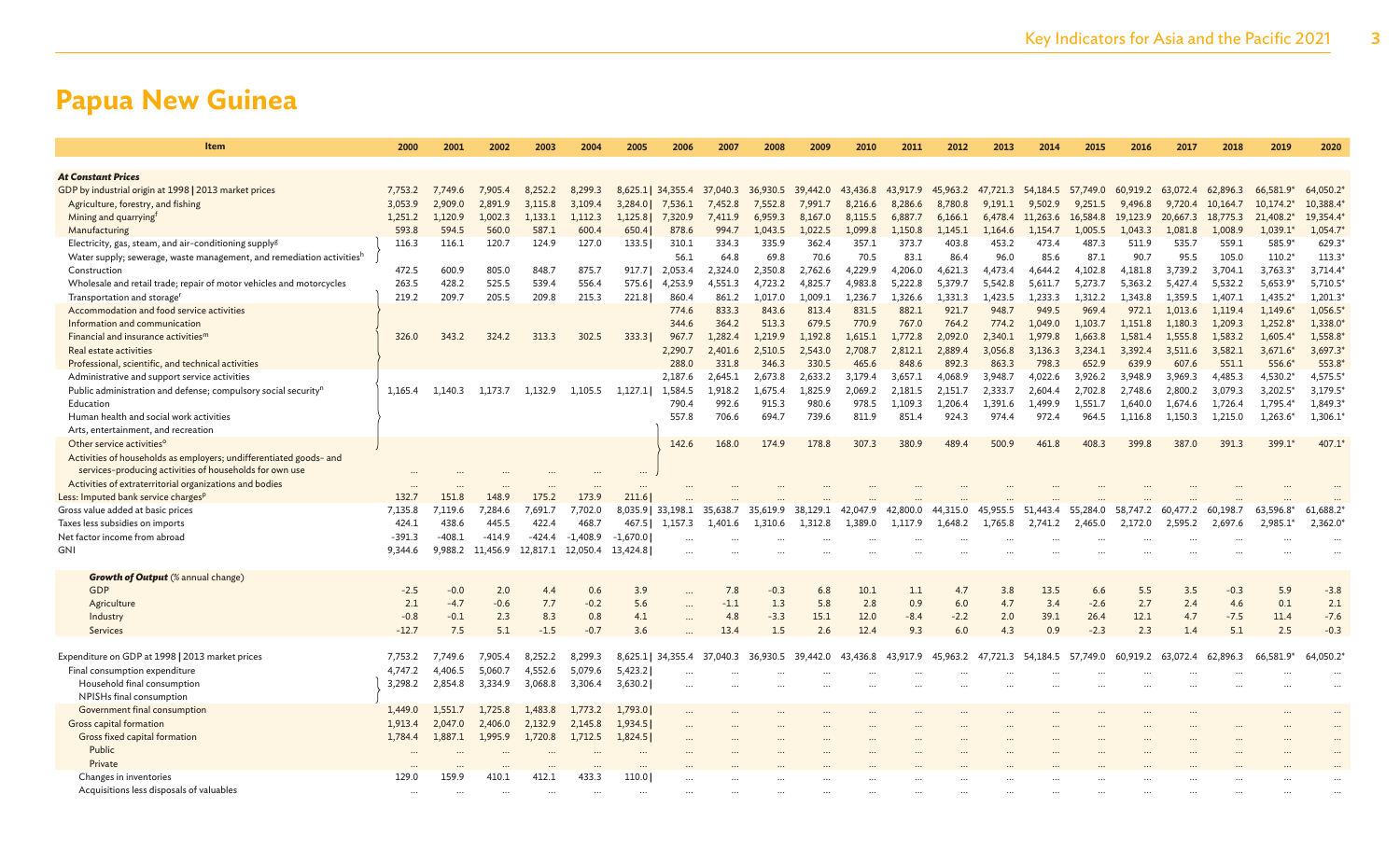| Item                                                                | 2000     | 2001     | 2002     | 2003     | 2004       | 2005                     | 2006              | 2007    | 2008    | 2009              | 2010    | 2011    | 2012      | 2013              | 2014    | 2015              | 2016    | 2017    | 2018    | 2019       | 2020               |
|---------------------------------------------------------------------|----------|----------|----------|----------|------------|--------------------------|-------------------|---------|---------|-------------------|---------|---------|-----------|-------------------|---------|-------------------|---------|---------|---------|------------|--------------------|
| Exports of goods and services                                       | 5,229.7  | 5,775.4  | 5,702.8  | 6,516.3  | 6,702.9    | 7,159.1                  |                   |         |         |                   |         |         |           |                   |         |                   |         |         |         |            |                    |
| Exports of goods                                                    |          |          |          |          |            |                          |                   |         |         |                   |         |         |           |                   |         |                   |         |         |         |            |                    |
| <b>Exports of services</b>                                          |          |          |          |          |            | $\ddotsc$                |                   |         |         |                   |         |         |           |                   |         |                   |         |         |         |            |                    |
| Less: Imports of goods and services                                 | 4,137.1  | 4.479.2  | 5.264.1  | 4,949.4  | 5,629.2    | 5.891.6                  |                   |         |         |                   |         |         |           |                   |         |                   |         |         |         |            |                    |
| Imports of goods                                                    |          |          |          |          |            |                          |                   |         |         |                   |         |         |           |                   |         |                   |         |         |         |            |                    |
| Imports of services                                                 |          |          |          |          |            |                          |                   |         |         |                   |         |         |           |                   |         |                   |         |         |         |            |                    |
| Statistical discrepancy                                             |          |          |          |          |            | $\overline{\phantom{m}}$ |                   |         |         |                   |         |         |           |                   |         |                   |         |         |         |            |                    |
|                                                                     |          |          |          |          |            |                          |                   |         |         |                   |         |         |           |                   |         |                   |         |         |         |            |                    |
| <b>Growth of Demand</b> (% annual change)                           |          |          |          |          |            |                          |                   |         |         |                   |         |         |           |                   |         |                   |         |         |         |            |                    |
| Household final consumption <sup>q</sup>                            | $-28.5$  | $-13.4$  | 16.8     | $-8.0$   | 7.7        | 9.8                      | $\ddots$          |         |         | $\cdots$          |         |         |           | $\ddotsc$         |         |                   |         |         |         |            |                    |
| Government final consumption                                        | 3.7      | 7.1      | 11.2     | $-14.0$  | 19.5       | 1.1                      |                   |         |         |                   |         |         |           |                   |         |                   |         |         |         |            |                    |
| Gross capital formation                                             | 36.8     | 7.0      | 17.5     | $-11.4$  | 0.6        | $-9.8$                   | $\cdots$          |         |         |                   |         |         |           |                   |         |                   |         |         |         |            |                    |
| Exports of goods and services                                       | 7.1      | 10.4     | $-1.3$   | 14.3     | 2.9        | 6.8                      |                   |         |         |                   |         |         |           |                   |         |                   |         |         |         |            |                    |
| Imports of goods and services                                       | $-4.7$   | 8.3      | 17.5     | $-6.0$   | 13.7       | 4.7                      |                   |         |         |                   |         |         |           |                   |         |                   |         |         |         |            |                    |
| <b>Investment Financing at Current Prices</b>                       |          |          |          |          |            |                          |                   |         |         |                   |         |         |           |                   |         |                   |         |         |         |            |                    |
| Gross capital formation                                             | 2,131.4  | 2,386.1  | 2,970.0  | 2,827.2  | 2,874.5    | 2,639.3                  |                   |         |         |                   |         |         |           |                   |         |                   |         |         |         |            |                    |
| Gross national saving                                               | 3,376.8  | 3,354.8  | 3,000.3  | 5,152.5  | 3,594.7    | 4,550.1                  | $\cdots$          |         |         |                   |         |         |           |                   |         |                   |         |         |         |            |                    |
| Gross domestic saving <sup>s</sup>                                  | 3,780.2  | 3,746.0  | 3,309.3  | 4,727.0  | 4,174.2    | 5,418.0                  |                   |         |         |                   |         |         |           |                   |         |                   |         |         |         |            |                    |
| Net factor income from abroad                                       | $-391.3$ | $-408.1$ | $-414.9$ | $-424.4$ | $-1,408.9$ | $-1,670.0$               | $\cdots$          |         |         |                   |         |         |           |                   |         |                   |         |         |         |            | $\cdots$           |
| Net current transfers from abroad <sup>t</sup>                      | $-12.1$  | 16.9     | 105.9    | 849.9    | 829.4      | 802.1                    | $\ddots$<br>603.1 | 742.6   | 436.6   | $\cdots$<br>478.1 | 516.4   | 582.1   | <br>247.0 | $\ldots$<br>297.9 | 282.3   | $\cdots$<br>293.4 | 732.6   | 649.4   | 1.257.0 | $307.2*$   | 798.1 <sup>'</sup> |
|                                                                     |          |          |          |          |            |                          |                   |         |         |                   |         |         |           |                   |         |                   |         |         |         |            |                    |
| <b>Savings and Investment</b> (% of GDP at current market prices)   |          |          |          |          |            |                          |                   |         |         |                   |         |         |           |                   |         |                   |         |         |         |            |                    |
| Gross domestic saving                                               | 38.8     | 36.0     | 27.9     | 35.7     | 31.0       | 35.9                     |                   |         |         |                   |         |         |           |                   |         |                   |         |         |         |            |                    |
| Gross national saving                                               | 34.7     | 32.3     | 25.3     | 38.9     | 26.7       | 30.1                     |                   |         |         |                   |         |         |           |                   |         |                   |         |         |         |            |                    |
| Gross capital formation                                             | 21.9     | 23.0     | 25.0     | 21.4     | 21.4       | 17.5                     |                   |         |         |                   |         |         |           |                   |         |                   |         |         |         |            |                    |
|                                                                     |          |          |          |          |            |                          |                   |         |         |                   |         |         |           |                   |         |                   |         |         |         |            |                    |
| At Current Market Prices <sup>u</sup> (K)                           |          |          |          |          |            |                          |                   |         |         |                   |         |         |           |                   |         |                   |         |         |         |            |                    |
| Per capita GDP                                                      | 1,875.6  | 1,942.3  | 2,150.9  | 2,326.6  | 2,293.4    | 2,494.3                  | 4,092.5           | 4,398.6 | 4,749.2 | 4,678.8           | 5,492.5 | 5,861.2 | 5,914.6   | 6,168.8           | 7,161.9 | 7,311.2           | 7,667.8 | 8,291.7 | 8,804.2 | $9,043.9*$ | 8,511.8            |
| Per capita GNI                                                      | 1,800.2  | 1,866.1  | 2,075.8  | 2,252.0  | 2,053.3    | 2,218.3                  |                   |         |         |                   |         |         |           |                   |         |                   |         |         |         |            |                    |
|                                                                     |          |          |          |          |            |                          |                   |         |         |                   |         |         |           |                   |         |                   |         |         |         |            |                    |
| <b>PRODUCTION INDEXES</b> period averages                           |          |          |          |          |            |                          |                   |         |         |                   |         |         |           |                   |         |                   |         |         |         |            |                    |
| Agriculture; 2014-2016 = 100                                        | 75.2     | 73.7     | 76.0     | 77.8     | 78.7       | 81.4                     | 83.1              | 88.6    | 90.3    | 91.6              | 90.1    | 93.7    | 94.0      | 96.4              | 98.9    | 100.0             | 101.2   | 102.6   | 104.1   | 105.5      |                    |
|                                                                     |          |          |          |          |            |                          |                   |         |         |                   |         |         |           |                   |         |                   |         |         |         |            |                    |
| <b>ENERGY</b> annual values                                         |          |          |          |          |            |                          |                   |         |         |                   |         |         |           |                   |         |                   |         |         |         |            |                    |
| Electricity (kWh million)                                           |          |          |          |          |            |                          |                   |         |         |                   |         |         |           |                   |         |                   |         |         |         |            |                    |
| Production                                                          | 2,373.0  | 2,687.5  | 2,885.5  | 3,178.5  | 3,402.5    | 3,438.5                  | 3,348.5           | 3,429.5 | 3,510.5 | 3,486.5           | 3,631.5 | 3,666.5 | 3,764.5   | 4,039.5           | 4,305.5 | 4,560.3           | 4,793.8 | 4,594.7 | 4,482.4 |            |                    |
| Consumption                                                         | 2,373.0  | 2,687.0  | 2,885.0  | 3,178.0  | 3,363.0    | 3,438.0                  | 3,348.0           | 3,429.0 | 3,510.0 | 3,486.0           | 3,630.0 | 3,666.0 | 3,763.0   | 3,964.0           | 4,176.0 | 4,324.0           | 4,328.6 | 4,336.0 | 4,291.4 |            |                    |
|                                                                     |          |          |          |          |            |                          |                   |         |         |                   |         |         |           |                   |         |                   |         |         |         |            |                    |
| <b>PRICE INDEXES</b> period averages                                |          |          |          |          |            |                          |                   |         |         |                   |         |         |           |                   |         |                   |         |         |         |            |                    |
| Consumer (national); 1977   Q2, 2012 = 100                          | 546.1    | 596.9    | 667.3    | 765.4    | 782.0      | 795.9                    | 814.7             | 822.2   | 910.7   | 973.6             | 92.3    | 96.4    | 101.4     | 105.8             | 111.3   | 118.0             | 125.9   | 132.7   | 138.5   | 143.9      | 151.0              |
| Food and nonalcoholic beverages                                     | 518.5    | 568.2    | 665.2    | 753.4    | 757.4      | 784.1                    | 826.0             | 831.3   | 969.6   | 1.039.1           | 101.9   | 100.9   | 99.5      | 98.6              | 103.4   | 108.4             | 113.9   | 117.1   | 118.0   | 121.6      | 124.3              |
| Alcoholic beverages, tobacco, and narcotics                         |          |          |          |          |            |                          |                   |         |         | $\cdots$          | 24.0    | 64.5    | 109.2     | 157.0             | 164.3   | 184.2             | 232.3   | 272.7   | 283.8   | 298.2      | 334.9              |
| Clothing and footwear                                               |          |          |          |          |            |                          |                   |         |         | $\cdots$          | 96.1    | 97.9    | 100.4     | 103.5             | 107.1   | 117.4             | 122.4   | 125.3   | 135.9   | 138.1      | 141.9              |
| Housing, water, electricity, gas, and other fuels                   |          |          |          |          |            |                          |                   |         |         | $\cdots$          | 83.6    | 92.3    | 101.8     | 112.7             | 126.3   | 145.7             | 153.3   | 164.2   | 175.2   | 181.2      | 183.6              |
| Furnishings, household equipment, and routine household maintenance |          |          |          |          |            |                          |                   |         |         | $\cdots$          | 99.1    | 99.6    | 100.7     | 100.5             | 105.8   | 116.8             | 123.3   | 130.0   | 128.5   | 141.6      | 140.4              |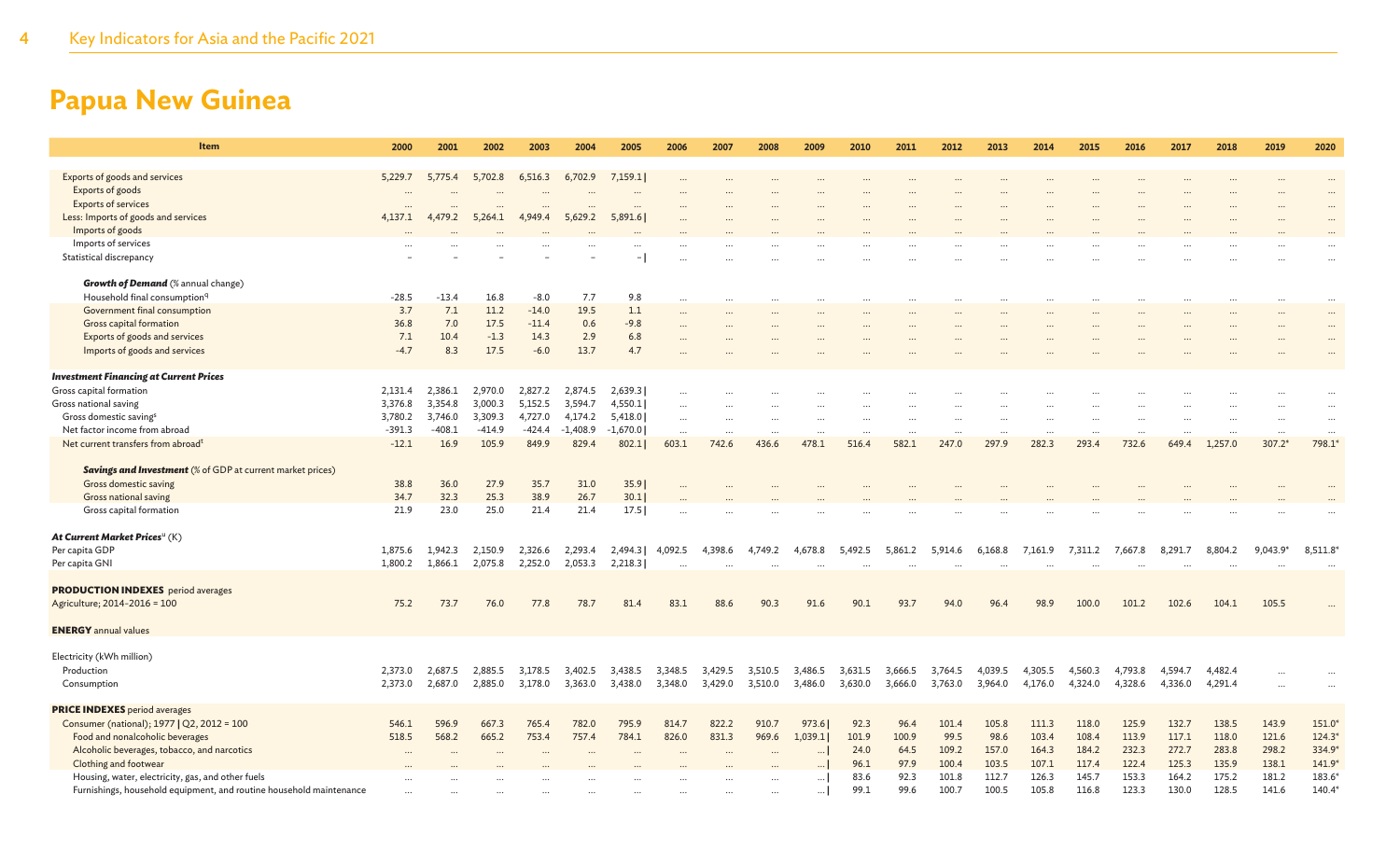| Item                                                                         | 2000     | 2001    | 2002     | 2003     | 2004     | 2005     | 2006     | 2007                 | 2008     | 2009     | 2010                        | 2011          | 2012     | 2013     | 2014     | 2015      | 2016      | 2017              | 2018     | 2019                   | 2020                 |
|------------------------------------------------------------------------------|----------|---------|----------|----------|----------|----------|----------|----------------------|----------|----------|-----------------------------|---------------|----------|----------|----------|-----------|-----------|-------------------|----------|------------------------|----------------------|
|                                                                              |          |         |          |          |          |          |          |                      |          |          |                             |               |          |          |          |           |           |                   |          |                        |                      |
| Health                                                                       |          |         |          |          |          |          |          |                      |          | $\ldots$ | 93.2                        | 96.8          | 99.9     | 105.5    | 119.5    | 140.1     | 151.4     | 157.5             | 181.6    | 182.2                  | 203.4                |
| Transport                                                                    |          |         |          |          |          |          |          |                      |          | $\ldots$ | 100.5                       | 100.2         | 99.7     | 99.7     | 106.4    | 102.5     | 104.4     | 107.9             | 116.5    | 124.7                  | 134.5                |
| Communication                                                                |          |         |          |          |          |          |          |                      |          | $\ldots$ | 100.0                       | 100.0         | 100.0    | 100.0    | 94.4     | 94.5      | 94.7      | 94.7              | 100.1    | 98.8                   | 97.7                 |
| Recreation and culture                                                       |          |         |          |          |          |          |          |                      |          | $\ldots$ | 106.4                       | 103.0         | 98.5     | 95.4     | 100.3    | 99.6      | 100.4     | 102.9             | 111.9    | 115.3                  | 118.7                |
| Education                                                                    |          |         |          |          |          |          |          |                      |          |          | 99.5                        | 99.8          | 100.0    | 100.4    | 98.5     | 98.5      | 98.5      | 98.5              | 100.9    | 103.1                  | 108.4                |
| Restaurants and hotels                                                       |          |         |          |          |          |          |          |                      |          | $\ldots$ | 87.2                        | 94.0          | 102.0    | 109.3    | 116.0    | 121.9     | 127.4     | 129.6             | 138.1    | 147.8                  | 161.1                |
| Miscellaneous goods and services                                             |          |         |          |          |          |          |          |                      |          | $\ldots$ | 107.6                       | 103.6         | 99.6     | 93.9     | 98.1     | 94.7      | 93.7      | 95.1              | 98.4     | 100.9                  | 100.0                |
| Consumer (Port Moresby)                                                      | 572.5    | 622.2   | 695.4    | 802.6    | 828.0    | 849.4    | 857.6    | 875.0                | 959.8    | 1,020.8  | 94.7                        | 97.6          | 101.1    | 104.0    | 110.6    | 123.2     | 131.9     | 139.2             | 146.6    | 151.8                  | 162.4                |
| Implicit GDP deflator <sup>e</sup> ; 1998   2013 = 100                       | 125.6    | 134.2   | 150.2    | 160.5    | 162.2    | 175.0    | 74.3     | 76.4                 | 85.3     | 81.2     | 89.2                        | 97.1          | 96.5     | 100.0    | 105.4    | 104.1     | 106.8     | 115.0             | 126.2    | $126.3*$               | 127.4                |
| <b>Price Indexes</b> (% annual change)                                       |          |         |          |          |          |          |          |                      |          |          |                             |               |          |          |          |           |           |                   |          |                        |                      |
| Consumer price index (national)                                              | 15.6     | 9.3     | 11.8     | 14.7     | 2.2      | 1.8      | 2.4      | 0.9                  | 10.8     | 6.9      |                             | 4.4           | 4.6      | 5.0      | 5.2      | 6.0       | 6.7       | 5.4               | 4.4      | 3.9                    | $4.9*$               |
|                                                                              | 13.6     | 9.6     | 17.1     | 13.3     | 0.5      | 3.5      | 5.3      | 0.6                  | 16.6     | 7.2      |                             |               | $-1.4$   | $-0.9$   | 4.8      | 4.9       | 5.1       | 2.8               | 0.8      | 3.0                    |                      |
| Food and nonalcoholic beverages price index (national)                       | 13.1     | 6.8     | 11.9     | 6.9      | 1.1      | 7.9      |          | 2.8                  | 11.7     | $-4.9$   | $\ddot{\phantom{a}}$<br>9.9 | $-1.0$<br>8.8 | $-0.6$   | 3.6      | 5.4      | $-1.2$    | 2.5       | 7.7               | 9.8      | $0.1*$                 | $2.2*$<br>$0.9*$     |
| Implicit GDP deflator <sup>e</sup>                                           |          |         |          |          |          |          |          |                      |          |          |                             |               |          |          |          |           |           |                   |          |                        |                      |
| <b>MONEY AND INTEREST RATES</b> <sup>v</sup> as of end of period (K million) |          |         |          |          |          |          |          |                      |          |          |                             |               |          |          |          |           |           |                   |          |                        |                      |
| Net foreign assets                                                           | $\cdots$ | 1,623.0 | 1,421.3  | 1,621.1  | 2,119.5  | 2,887.5  | 4,605.9  | 7,031.5              | 6,147.3  | 7,926.2  | 9,085.9                     | 10,117.5      | 9,471.5  | 8,267.6  | 6,824.9  | 5,883.4   | 4,923.9   | 5,487.2           | 7,019.5  | 7,673.3                | 9,122.1              |
| Domestic claims                                                              | $\cdots$ | 2,508.2 | 3.277.3  | 3,045.7  | 3,092.3  | 3,355.2  | 3,998.8  | 4,220.5              | 4.880.1  | 6,665.3  | 6,966.6                     | 6,627.0       | 9,130.6  | 12,859.3 | 15,887.9 | 18,400.0  | 22,929.0  | 22,949.2          | 21,379.7 | 22,474.2               | 22,994.2             |
| Net claims on central government                                             | $\cdots$ | 637.1   | 1,366.0  | 1,253.0  | 1,293.5  | 1,114.1  | 962.4    | 171.1                | $-400.0$ | 574.1    | $-202.8$                    | $-1,076.8$    | 297.0    | 2,755.5  | 4,163.8  | 5,345.3   | 9,008.7   | 9,154.9           | 6,810.6  | 7,150.4                | 7,451.1              |
| Claims on other financial corporations                                       | $\cdots$ | 0.9     | 0.9      | 6.4      | 1.0      | 1.3      | 0.9      | 0.6                  | 63.4     | 51.2     | 43.4                        | 28.9          | 33.2     | 69.3     | 84.3     | 108.7     | 277.4     | 451.2             | 447.6    | 415.0                  | 616.5                |
| Claims on state and local government <sup>w</sup>                            | $\cdots$ | 0.9     | 2.4      | 6.0      | 3.7      | 1.8      | 3.4      | 1.1                  | 3.6      | 4.3      | 0.3                         | 0.3           | 0.1      | 0.1      | 0.1      | 0.0       | 0.1       | 0.0               | $\cdots$ |                        | $\ddot{\phantom{a}}$ |
| Claims on public nonfinancial corporations                                   |          | 113.6   | 127.9    | 72.8     | 70.5     | 105.2    | 83.3     | 86.4                 | 84.8     | 134.0    | 180.2                       | 155.6         | 366.0    | 123.8    | 1,375.9  | 2,334.1   | 2,263.8   | 2,370.1           | 2,364.4  | 2,677.0                | 2,172.3              |
| Claims on private sector                                                     | $\cdots$ | 1,755.5 | 1,780.2  | 1,707.4  | 1,723.6  | 2,132.8  | 2,948.9  | 3,961.2              | 5,128.4  | 5,901.8  | 6,945.4                     | 7,519.0       | 8,434.3  | 9,910.6  | 10,263.9 | 10,611.9  | 11.379.1  | 10,972.9          | 11,757.0 | 12,231.9               | 12,754.4             |
| Broad money liabilities <sup>x</sup>                                         |          | 3,327.5 | 3,569.2  | 3,410.5  | 3,914.8  | 5,069.3  | 7,040.2  | 8,994.9              | 9,700.4  | 11,822.6 | 13,175.7                    | 15,292.2      | 16,966.8 | 18,105.6 | 18,716.3 | 20,218.6  | 22,417.1  | 22,259.3          | 21,377.6 | 22,312.0               | 23,879.7             |
| Currency outside depository corporations                                     |          | 267     | 362.6    | 387.9    | 399.5    | 445.5    | 519.8    | 607.5                | 675.9    | 789.0    | 954.9                       | 1.188.3       | 1,214.0  | 1.300.3  | 1.392.0  | 1,443.3   | 1.580.4   | 1.520.2           | 1.579.1  | 1,655.6                | 1,889.7              |
| Transferable deposits                                                        |          | 1,044.0 | 1,236.1  | 1,318.6  | 1,832.2  | 2,571.9  | 3,270.5  | 4,315.8              | 4,843.7  | 5,443.7  | 6,688.5                     | 8,431.2       | 9,929.9  | 10,746.4 | 12,047.8 | 13,401.6  | 14,451.9  | 14,819.6          | 14,201.0 | 15,469.2               | 17,026.2             |
| Other deposits                                                               |          | 2,016.4 | 1,970.5  | 1,704.0  | 1,683.0  | 2,051.9  | 3,249.9  | 4,071.6              | 4,180.8  | 5,537.2  | 5,465.4                     | 5,610.7       | 5,760.5  | 5,996.5  | 5,214.9  | 5,311.5   | 6,322.6   | 5,857.4           | 5,535.3  | 5,187.2                | 4,963.8              |
| Securities other than shares                                                 | $\cdots$ |         | $\cdots$ | $\cdots$ | $\cdots$ | $\cdots$ | $\cdots$ | $\ddot{\phantom{a}}$ |          | 52.7     | 66.9                        | 62.0          | 62.4     | 62.4     | 61.6     | 62.2      | 62.2      | 62.2              | 62.2     |                        |                      |
| Liabilities excluded from broad money <sup>y</sup>                           |          | 803.7   | 1,129.4  | 1,256.3  | 1,297.0  | 1,173.1  | 1,564.4  | 2,257.1              | 1,327.1  | 2,768.9  | 2,876.8                     | 1,452.3       | 1,635.3  | 3,021.3  | 3,996.5  | 4,064.8   | 5,435.9   | 6,177.1           | 7,021.6  | 7,835.5                | 8,236.6              |
|                                                                              |          |         |          |          |          |          |          |                      |          |          |                             |               |          |          |          |           |           |                   |          |                        |                      |
| Money Supply (M3) <sup>x</sup> (% annual change)                             | $\cdots$ |         | 7.3      | $-4.4$   | 14.8     | 29.5     | 38.9     | 27.8                 | 7.8      | 21.9     | 11.4                        | 16.1          | 11.0     | 6.7      | 3.4      | 8.0       | 10.9      | $-0.7$            | $-4.0$   | 4.4                    | 7.0                  |
| <b>M3</b> (% of GDP at current market prices)                                |          | 32.0    | 30.1     | 25.8     | 29.1     | 33.6     | 27.6     | 31.8                 | 30.8     | 36.9     | 34.0                        | 35.9          | 38.2     | 37.9     | 32.8     | 33.6      | 34.5      | 30.7              | 26.9     | 26.5                   | 29.3                 |
| <b>Interest Rates</b> period averages (% per annum)                          |          |         |          |          |          |          |          |                      |          |          |                             |               |          |          |          |           |           |                   |          |                        |                      |
| On deposits                                                                  |          |         |          |          |          |          |          |                      |          |          |                             |               |          |          |          |           |           |                   |          |                        |                      |
| Savings                                                                      | 3.9      | 3.9     | 2.4      | 2.1      | 1.9      | 1.8      | 1.0      | 0.8                  | 1.6      | 2.2      | 1.0                         | 0.4           | 0.3      | 0.3      | 0.4      | 0.4       | 0.6       | 0.5               | 0.7      | 1.0                    |                      |
| Time: 6 months                                                               | 8.8      | 8.5     | 6.0      | 8.9      | 4.9      | 1.6      | 1.5      | 1.0                  | 1.9      | 4.7      | 4.3                         | 3.5           | 1.6      | 1.4      | 0.5      | 0.5       | 1.5       | 1.5               | 1.3      | 1.5                    | $\cdots$             |
| 12 months                                                                    | 9.4      | 8.6     | 5.9      | 9.0      | 9.0      | 1.3      | 1.8      | 1.3                  | 0.8      | 2.1      | 4.8                         | 5.2           | 0.7      | 2.0      | 2.0      | 2.1       | 2.0       | 2.0               | 2.0      | 1.3                    | $\cdots$             |
| On loans and discounts <sup>z</sup>                                          |          |         |          |          |          |          |          |                      |          |          |                             |               |          |          |          |           |           |                   |          |                        |                      |
| Commercial bills                                                             | 17.3     | 15.5    | 14.8     | 11.3     | 6.5      | 7.3      | 10.2     | 9.3                  | 8.8      | 10.2     | 10.6                        | 10.7          | 10.5     | 9.8      | 9.0      | 8.4       | 8.8       | 9.1               | 9.3      | 8.4                    |                      |
|                                                                              |          |         |          |          |          |          |          |                      |          |          |                             |               |          |          |          |           |           |                   |          |                        |                      |
| <b>GOVERNMENT FINANCE</b> fiscal year ending 31 December (K million)         |          |         |          |          |          |          |          |                      |          |          |                             |               |          |          |          |           |           |                   |          |                        |                      |
| <b>General Government</b>                                                    |          |         |          |          |          |          |          |                      |          |          |                             |               |          |          |          |           |           |                   |          |                        |                      |
| Revenue                                                                      |          |         |          |          |          |          |          |                      |          |          |                             |               |          |          |          |           |           | 11,525.1 14,085.0 |          | 13,680.5*              | 11,359.1             |
| Taxes                                                                        |          |         |          |          |          |          |          |                      |          |          |                             |               |          |          |          |           |           | 9,141.4           | 10,475.8 | 10,918.1               | 9,647.2              |
| Taxes on income, profits, and capital gains                                  |          |         |          |          |          |          |          |                      |          |          |                             |               |          |          |          |           | $\ddotsc$ | 5,317.4           | 6,119.2  | $6,070.4$ <sup>*</sup> | 5,470.6              |
| Payable by individuals                                                       |          |         |          |          |          |          |          |                      |          |          |                             |               |          |          |          |           | $\sim$    | 3.093.8           | 3,101.9  | 3,211.6*               | 3,308.0              |
| Payable by corporations and other enterprises                                |          |         |          |          |          |          |          |                      |          |          |                             |               |          |          |          | $\ddotsc$ | $\ddotsc$ | 1,950.4           | 2,751.9  | 2,500.6*               | 1,865.0*             |
|                                                                              |          |         |          |          |          |          |          |                      |          |          |                             |               |          |          |          |           |           |                   |          |                        |                      |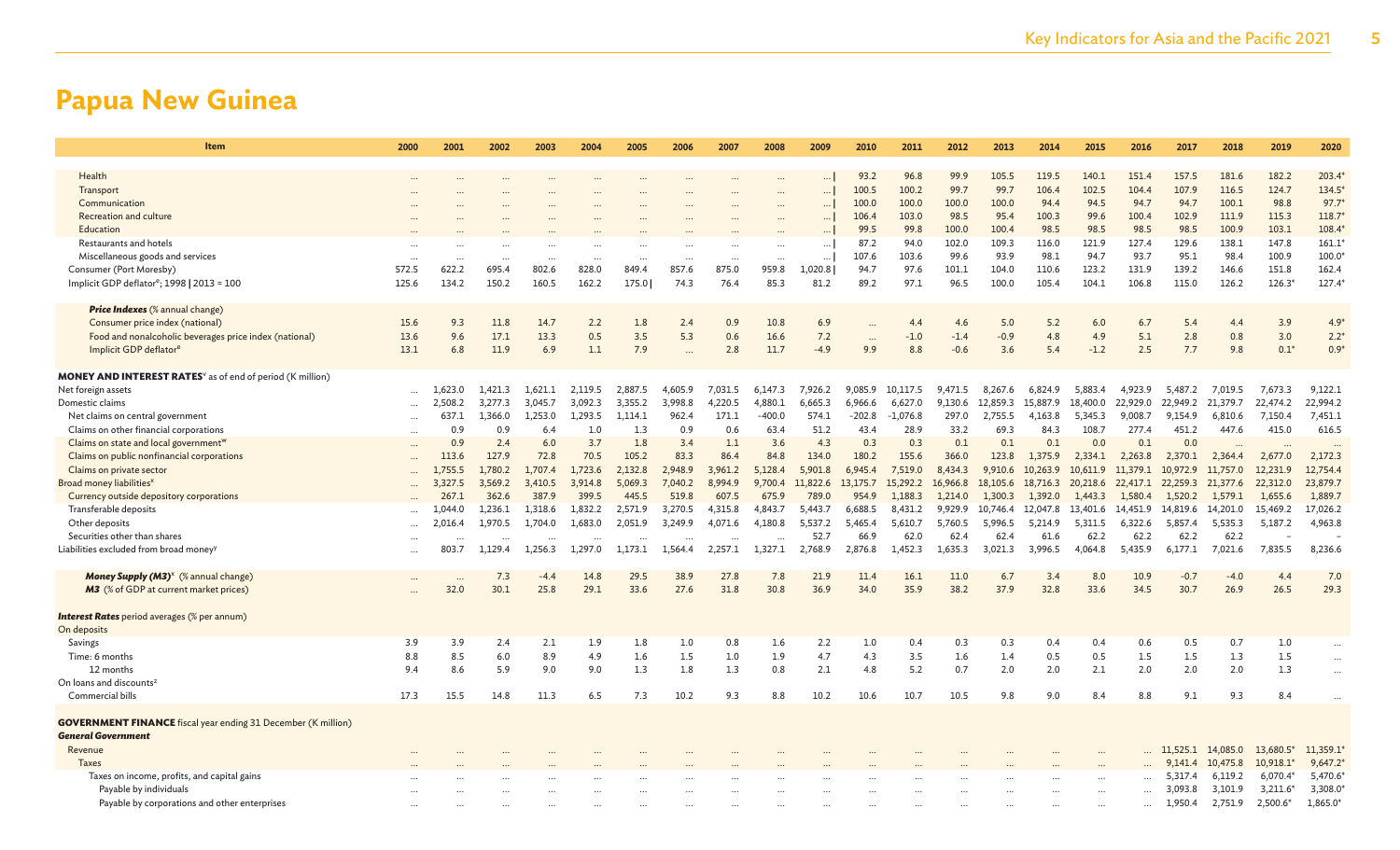| Item                                                                | 2000 | 2001 | 2002 | 2003 | 2004      | 2005 | 2006 | 2007 | 2008 | 2009 | 2010      | 2011 | 2012 | 2013     | 2014 | 2015      | 2016                             | 2017             | 2018                | 2019        | 2020             |
|---------------------------------------------------------------------|------|------|------|------|-----------|------|------|------|------|------|-----------|------|------|----------|------|-----------|----------------------------------|------------------|---------------------|-------------|------------------|
| Other taxes on income, profits, and capital gains                   |      |      |      |      |           |      |      |      |      |      |           |      |      |          |      |           |                                  | 273.1            | 265.4               | 358.2*      | 297.6            |
| Taxes on payroll and workforce                                      |      |      |      |      |           |      |      |      |      |      |           |      |      |          |      |           |                                  | 11.2             | 8.6                 | $1.9*$      | 1.4              |
| Taxes on property                                                   |      |      |      |      |           |      |      |      |      |      |           |      |      |          |      |           | $\cdots$                         | $\ddots$         | $\cdots$            | $\cdots$    |                  |
| Taxes on goods and services                                         |      |      |      |      |           |      |      |      |      |      |           |      |      |          |      |           |                                  | 3,255.1          | 3,537.3             | 3,936.6*    | 3,437.9*         |
| Taxes on international trade and transaction                        |      |      |      |      |           |      |      |      |      |      |           |      |      |          |      |           |                                  | 557.7            | 810.7               | 909.3*      | 737.3            |
| Other taxes                                                         |      |      |      |      |           |      |      |      |      |      |           |      |      |          |      |           |                                  |                  |                     |             |                  |
| Social contributions                                                |      |      |      |      |           |      |      |      |      |      |           |      |      |          |      |           |                                  |                  |                     |             |                  |
| Grants                                                              |      |      |      |      |           |      |      |      |      |      |           |      |      |          |      |           | $\cdots$                         | 1,439.9          | 1,835.7             | $1,775.6*$  | 932.1            |
| Other revenue <sup>aa</sup>                                         |      |      |      |      |           |      |      |      |      |      |           |      |      |          |      |           |                                  | 943.8            | 1,773.5             | 986.8*      | 779.8            |
| Expense                                                             |      |      |      |      | $\ddotsc$ |      |      |      |      |      | $\ddotsc$ |      |      |          |      | $\cdots$  | $\cdots$                         | 11,515.9         | 14,021.4            | 14,811.3*   | 14,482.8         |
| Compensation of employees                                           |      |      |      |      |           |      |      |      |      |      |           |      |      |          |      | $\cdots$  |                                  | 4,376.4          | 5,198.4             | $5,423.8*$  | 5,762.8          |
| Use of goods and services                                           |      |      |      |      |           |      |      |      |      |      |           |      |      |          |      | $\cdots$  | $\cdots$                         | 4,138.1          | 4,879.2             | 5,800.7     | 3,756.8          |
| Consumption of fixed capital                                        |      |      |      |      |           |      |      |      |      |      |           |      |      |          |      |           |                                  |                  |                     |             |                  |
| Interest                                                            |      |      |      |      |           |      |      |      |      |      |           |      |      |          |      |           |                                  | 1,524.9          | 1,853.3             | $2,129.1*$  | 2,048.0          |
| Subsidies                                                           |      |      |      |      |           |      |      |      |      |      |           |      |      |          |      |           |                                  |                  |                     |             |                  |
| Grants<br>Social benefits                                           |      |      |      |      |           |      |      |      |      |      |           |      |      |          |      |           | $\cdots$                         | .,383.3          | 1,999.8<br>0.9      | $1,371.6*$  | 2,583.9<br>217.7 |
| Other expense                                                       |      |      |      |      |           |      |      |      |      |      |           |      |      |          |      |           | $\cdots$                         | 93.3             | 89.9                | $86.1*$     | 113.6            |
| Net operating balance                                               |      |      |      |      |           |      |      |      |      |      |           |      |      |          |      |           | $\cdots$                         | 9.2              | 63.6                | $-1,130.8*$ | $-3,123.7$       |
| Gross operating balance                                             |      |      |      |      |           |      |      |      |      |      |           |      |      |          |      |           | $\cdots$<br>$\ddot{\phantom{a}}$ | 9.2              | 63.6                | $-1,130.8*$ | $-3,123.7$       |
| <b>Transactions in Nonfinancial Assets</b>                          |      |      |      |      |           |      |      |      |      |      |           |      |      |          |      |           |                                  |                  |                     |             |                  |
| Net/gross investment in nonfinancial assets                         |      |      |      |      |           |      |      |      |      |      |           |      |      |          |      |           |                                  | 1,803.8          | 2,112.8             | $3,041.2*$  | 3,506.4          |
| <b>Fixed assets</b>                                                 |      |      |      |      |           |      |      |      |      |      |           |      |      |          |      |           |                                  | 1,803.8          | 2,112.8             | $3,041.2*$  | 3,506.4          |
| Inventories                                                         |      |      |      |      |           |      |      |      |      |      |           |      |      |          |      |           |                                  |                  |                     |             |                  |
| Valuables                                                           |      |      |      |      |           |      |      |      |      |      |           |      |      |          |      |           |                                  |                  |                     |             |                  |
| Nonproduced assets                                                  |      |      |      |      |           |      |      |      |      |      |           |      |      |          |      |           |                                  |                  |                     |             |                  |
| Expenditure                                                         |      |      |      |      |           |      |      |      |      |      |           |      |      |          |      |           |                                  | $\dots$ 13,319.7 | 16,134.2            | 17,852.5*   | 17,989.3         |
| Net lending/Net borrowing                                           |      |      |      |      |           |      |      |      |      |      |           |      |      |          |      |           |                                  | $-1,794.6$       | $-2,049.2$          | $-4,172.1*$ | $-6,630.2$       |
| Primary balance                                                     |      |      |      |      |           |      |      |      |      |      |           |      |      |          |      | $\ddotsc$ | $\cdots$                         | $-269.7$         | $-195.9$            | $-2,043.0*$ | $-4,582.2$       |
| <b>Transactions in Financial Assets and Liabilities (Financing)</b> |      |      |      |      |           |      |      |      |      |      |           |      |      |          |      |           |                                  |                  |                     |             |                  |
| Net acquisition of financial assets                                 |      |      |      |      |           |      |      |      |      |      |           |      |      |          |      |           |                                  | $-180.4$         | $-1,373.8$          | $-783.9$    | $-445.6$         |
| Domestic                                                            |      |      |      |      |           |      |      |      |      |      |           |      |      |          |      |           | $\ddotsc$                        | $-180.4$         | $-1,373.8$          | $-783.9*$   | $-445.6$         |
| External                                                            |      |      |      |      |           |      |      |      |      |      |           |      |      |          |      |           |                                  |                  |                     |             |                  |
| Net incurrence of liabilities                                       |      |      |      |      |           |      |      |      |      |      |           |      |      |          |      |           |                                  | 1,614.3          | 3,423.0             | $3,388.1*$  | $6,184.6*$       |
| Domestic<br>External                                                |      |      |      |      |           |      |      |      |      |      |           |      |      |          |      |           |                                  | 736.2<br>878.0   | $-173.3$<br>3,596.3 | $1,054.2*$  | 1,923.0          |
|                                                                     |      |      |      |      |           |      |      |      |      |      |           |      |      |          |      |           |                                  |                  |                     | 2,333.9*    | 4,261.6          |
| <b>Government Finance</b> (% of GDP at current market prices)       |      |      |      |      |           |      |      |      |      |      |           |      |      |          |      |           |                                  |                  |                     |             |                  |
| Revenue                                                             |      |      |      |      |           |      |      |      |      |      |           |      |      |          |      |           |                                  | 15.5             | 17.7                | $16.3*$     | 13.9             |
| Taxes                                                               |      |      |      |      |           |      |      |      |      |      |           |      |      | $\cdots$ |      | $\cdots$  | $\cdots$                         | 12.3             | 13.2                | $13.0*$     | 11.8             |
| Taxes payable by individuals                                        |      |      |      |      |           |      |      |      |      |      |           |      |      |          |      |           | $\cdots$                         | 4.2              | 3.9                 | $3.8*$      | 4.1              |
| Taxes payable by corporations and other enterprises                 |      |      |      |      |           |      |      |      |      |      |           |      |      |          |      |           | $\cdots$                         | 2.6              | 3.5                 | $3.0*$      | $2.3^{\circ}$    |
| Expenditure                                                         |      |      |      |      |           |      |      |      |      |      |           |      |      |          |      |           |                                  | 17.9             | 20.3                | $21.2*$     | $22.0*$          |
| Net lending/Net borrowing                                           |      |      |      |      |           |      |      |      |      |      |           |      |      |          |      |           |                                  | $-2.4$           | $-2.6$              | $-5.0*$     | $-8.1*$          |
| Primary balance                                                     |      |      |      |      |           |      |      |      |      |      |           |      |      |          |      |           |                                  | $-0.4$           | $-0.2$              | $-2.4*$     | $-5.6*$          |
|                                                                     |      |      |      |      |           |      |      |      |      |      |           |      |      |          |      |           |                                  |                  |                     |             |                  |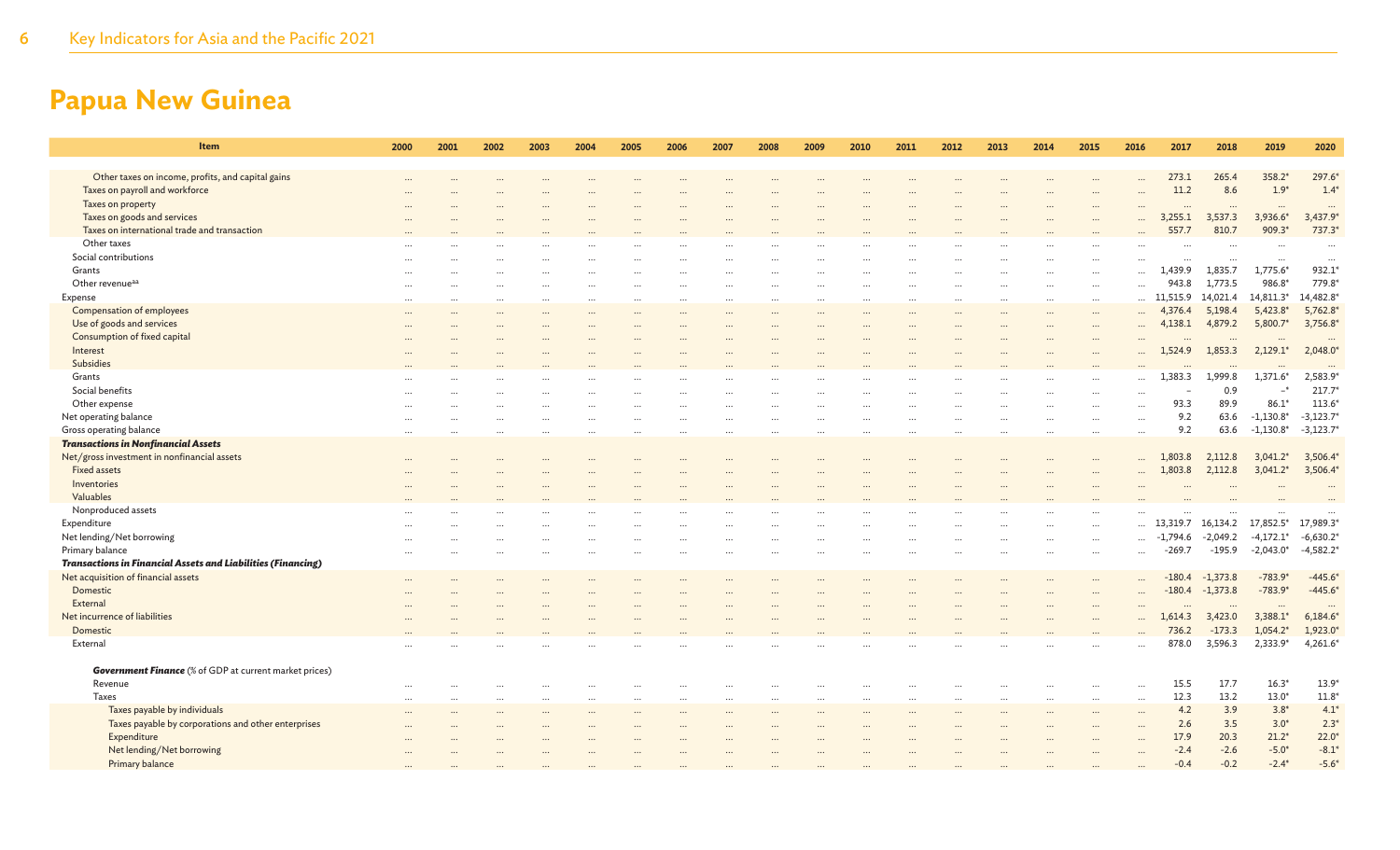| Item                                                                | 2000       | 2001     | 2002       | 2003       | 2004       | 2005                      | 2006       | 2007       | 2008       | 2009                                                                    | 2010       | 2011       | 2012       | 2013       | 2014             | 2015       | 2016              | 2017       | 2018              | 2019       | 2020       |
|---------------------------------------------------------------------|------------|----------|------------|------------|------------|---------------------------|------------|------------|------------|-------------------------------------------------------------------------|------------|------------|------------|------------|------------------|------------|-------------------|------------|-------------------|------------|------------|
|                                                                     |            |          |            |            |            |                           |            |            |            |                                                                         |            |            |            |            |                  |            |                   |            |                   |            |            |
| <b>EXTERNAL TRADE</b> <sup>ab</sup> calendar year (K million)       |            |          |            |            |            |                           |            |            |            |                                                                         |            |            |            |            |                  |            |                   |            |                   |            |            |
| Exports, fob                                                        | 5,813.0    | 6,107.0  | 6,367.1    | 7,822.1    |            | 8,417.1 10,271.1 12,830.6 |            | 14,058.8   | 15,655.6   | 12,079.8 15,601.8 16,376.1 13,174.6 13,337.3 21,625.7 23,302.7 25,703.5 |            |            |            |            |                  |            |                   |            | 31,739.3 34,566.2 | 38,621.0   | 31,913.1   |
| Imports <sup>ac</sup> , cif   fob                                   | 2,779.0    | 3,165.0  | 4.197.0    | 4.209.6    | 4,683.1    | 4,712.2                   | 6,064.0    | 7,777.0    | 8.459.0    | 7,889.0                                                                 | 9,576.1    | 10,034.1   | 9,907.6    | 12,141.9   | 9.003.0          | 7,063.4    | 6,486.6           | 9,757.5    | 11,567.6          | 13,323.3   | 9,125.3'   |
| Trade balance                                                       | 3.034.0    | 2,942.0  | 2,170.1    | 3,612.5    | 3,734.0    | 5,558.9                   | 6,766.6    | 6,281.8    | 7,196.6    | 4,190.8                                                                 | 6,025.7    | 6,342.0    | 3,267.0    |            | 1,195.4 12,622.7 |            | 16,239.3 19,216.9 | 21,981.8   | 22,998.7          | 25,297.7   | 22,787.8   |
|                                                                     |            |          |            |            |            |                           |            |            |            |                                                                         |            |            |            |            |                  |            |                   |            |                   |            |            |
| <b>External Trade</b> (% annual change)                             |            |          |            |            |            |                           |            |            |            |                                                                         |            |            |            |            |                  |            |                   |            |                   |            |            |
| Exports                                                             | 16.1       | 5.1      | 4.3        | 22.9       | 7.6        | 22.0                      | 24.9       | 9.6        | 11.4       | $-22.8$                                                                 | 29.2       | 5.0        | $-19.5$    | 1.2        | 62.1             | 7.8        | 10.3              | 23.5       | 8.9               | 11.7       | $-17.4$    |
| Imports                                                             | 0.7        | 13.9     | 32.6       | 0.3        | 11.2       | 0.6                       | 28.7       | 28.2       | 8.8        | $-6.7$                                                                  | 21.4       | 4.8        | $-1.3$     | 22.6       | $-25.9$          | $-21.5$    | $-8.2$            | 50.4       | 18.6              | 15.2       | $-31.5'$   |
| <b>Direction of Trade</b> calendar year (\$ million)                |            |          |            |            |            |                           |            |            |            |                                                                         |            |            |            |            |                  |            |                   |            |                   |            |            |
| Exports, total                                                      | 562.2      | 567.6    | 905.3      | 1,032.5    | 1,753.6    | 2,342.0                   | 2,546.8    | 2,973.8    | 4,020.3    | 3,541.8                                                                 | 4,119.3    | 5.501.0    | 4,525.0    | 3,995.3    | 5.931.5          | 6,676.8    | 6.561.7           | 7.029.3    | 7.380.7           | 7,276.7    | 6,764.7    |
| 1. Australia                                                        | 38.6       | 65.0     | 389.9      | 358.2      | 625.4      | 819.2                     | 1.034.1    | 1.111.9    | 1.378.2    | 1.336.0                                                                 | 1.707.8    | 2,353.2    | 1,621.0    | 1.357.1    | 1.697.0          | 1.178.2    | 1,408.6           | 1.370.3    | 1.454.1           | 1,542.4    | 1,285.7    |
| 2. Singapore                                                        | 225.9      | 168.8    | 82.0       | 27.4       | 199.0      | 214.0                     | 106.3      | 135.5      | 319.5      | 340.2                                                                   | 226.4      | 353.8      | 253.9      | 192.0      | 139.4            | 1,193.5    | 1,480.8           | 1,269.0    | 1,317.7           | 976.1      | 1,196.2    |
| 3. China, People's Republic of                                      | 12.9       | 26.9     | 43.2       | 28.9       | 105.4      | 138.7                     | 175.4      | 209.4      | 227.7      | 157.4                                                                   | 337.9      | 353.0      | 302.1      | 372.3      | 647.2            | 853.1      | 748.3             | 925.8      | 1.254.1           | 1,375.6    | 1,013.3    |
| 4. Japan                                                            | 80.3       | 80.9     | 59.0       | 96.1       | 111.3      | 204.6                     | 232.7      | 320.2      | 370.6      | 283.2                                                                   | 414.0      | 385.7      | 528.2      | 358.9      | 1.005.5          | 1.119.6    | 828.5             | 1.001.4    | 957.6             | 1.087.1    | 849.2      |
| 5. Taipei, China                                                    | 9.6        | 11.7     | 11.9       | 12.5       | 15.9       | 14.5                      | 12.7       | 10.8       | 48.1       | 7.2                                                                     | 10.8       | 16.9       | 18.3       | 9.8        | 716.2            | 609.0      | 433.7             | 402.2      | 444.2             | 452.7      | 459.6      |
| 6. Netherlands                                                      | 7.8        | 12.8     | 11.8       | 12.2       | 28.2       | 35.9                      | 18.4       | 41.0       | 109.3      | 79.1                                                                    | 99.4       | 156.9      | 208.5      | 121.4      | 134.2            | 73.6       | 177.1             | 306.5      | 313.4             | 300.4      | 317.9      |
| 7. Philippines                                                      | 8.0        | 12.5     | 15.6       | 35.0       | 54.5       | 96.4                      | 146.1      | 97.7       | 122.4      | 212.8                                                                   | 273.6      | 207.9      | 154.4      | 160.6      | 60.2             | 103.5      | 370.7             | 275.8      | 185.1             | 159.9      | 195.7      |
| 8. India                                                            | 0.3        | 0.0      | 0.5        | 15.4       | 7.6        | 6.8                       | 6.6        | 9.0        | 109.3      | 41.2                                                                    | 60.5       | 82.4       | 204.1      | 321.9      | 389.3            | 352.0      | 182.1             | 293.7      | 211.3             | 139.9      | 154.1      |
| 9. Korea, Republic of                                               | 10.0       | 8.9      | 15.3       | 25.0       | 137.5      | 188.3                     | 182.4      | 247.6      | 297.0      | 235.7                                                                   | 100.6      | 164.9      | 122.8      | 136.6      | 90.5             | 171.8      | 61.9              | 104.3      | 171.1             | 204.8      | 280.3      |
| 10. Germany                                                         | 55.1       | 32.8     | 63.3       | 76.6       | 136.4      | 141.7                     | 176.5      | 178.9      | 231.1      | 150.6                                                                   | 220.1      | 347.8      | 318.1      | 195.7      | 245.2            | 202.9      | 120.8             | 144.8      | 154.6             | 112.0      | 94.2       |
| Imports, total                                                      | 1,226.5    | 1,110.7  | 1,185.2    | ,348.3     | 1.601.3    | 2.022.6                   | 2,357.2    | 2,966.6    | 3,505.0    | 3.885.4                                                                 | 5.133.1    | 7,210.0    | 9,114.5    | 7.027.2    | 6,277.6          | 5.733.8    | 5.048.1           | 5,161.6    | 5,388.0           | 5,361.1    | 5,046.7    |
| 1. Australia                                                        | 621.6      | 586.4    | 601.7      | 615.0      | 761.2      | 1,126.9                   | 1,254.4    | 1,555.6    | 1,500.5    | 1,655.4                                                                 | 2,112.2    | 2,685.7    | 3,312.1    | 2,687.1    | 2,192.1          | 1,438.2    | 1,740.7           | 1,524.3    | 1,828.4           | 1,995.6    | 1,989.0    |
| 2. China, People's Republic of                                      | 27.9       | 21.5     | 30.6       | 68.5       | 59.0       | 74.7                      | 142.0      | 239.2      | 386.3      | 584.0                                                                   | 396.3      | 508.8      | 718.9      | 621.5      | 715.4            | 1,112.1    | 752.1             | 875.7      | 888.8             | 901.0      | 1,009.9    |
| 3. Singapore                                                        | 249.4      | 217.4    | 229.8      | 283.9      | 354.6      | 276.8                     | 303.1      | 352.2      | 550.3      | 367.0                                                                   | 659.4      | 1.025.3    | 1.261.0    | 967.6      | 941.4            | 700.0      | 428.7             | 518.1      | 596.1             | 667.6      | 421.2      |
| 4. Malaysia                                                         | 42.7       | 31.7     | 36.5       | 44.3       | 46.1       | 86.2                      | 87.8       | 108.8      | 152.2      | 146.3                                                                   | 248.6      | 663.8      | 765.2      | 616.9      | 486.2            | 399.6      | 380.3             | 378.2      | 514.3             | 398.5      | 278.3      |
| 5. Taipei, China                                                    | 11.5       | 8.4      | 9.6        | 7.9        | 8.4        | 11.6                      | 50.7       | 10.3       | 46.6       | 52.1                                                                    | 125.9      | 149.7      | 278.9      | 399.9      | 287.3            | 199.9      | 150.6             | 182.5      | 192.8             | 199.8      | 223.3      |
| 6. Indonesia                                                        | 37.6       | 31.9     | 33.9       | 38.5       | 40.7       | 55.1                      | 73.8       | 78.5       | 91.0       | 99.3                                                                    | 172.7      | 343.6      | 224.4      | 197.2      | 178.8            | 227.3      | 169.0             | 196.5      | 240.4             | 172.2      | 159.8      |
| 7. Japan                                                            | 50.6       | 52.7     | 51.6       | 48.1       | 71.1       | 89.4                      | 104.7      | 171.3      | 203.1      | 176.8                                                                   | 331.1      | 365.8      | 527.0      | 349.8      | 202.1            | 192.5      | 180.5             | 193.9      | 166.1             | 163.9      | 177.0      |
| 8. Thailand                                                         | 21.7       | 17.2     | 19.0       | 23.8       | 26.3       | 39.6                      | 58.2       | 70.1       | 105.9      | 98.6                                                                    | 157.8      | 227.5      | 289.8      | 199.3      | 142.2            | 154.8      | 155.9             | 155.4      | 189.5             | 172.0      | 142.2      |
| 9. New Zealand                                                      | 48.1       | 45.9     | 53.7       | 105.8      | 68.7       | 80.9                      | 81.8       | 99.1       | 110.1      | 109.6                                                                   | 154.3      | 187.5      | 221.7      | 217.9      | 190.4            | 160.2      | 140.5             | 150.3      | 130.9             | 146.4      | 127.1      |
| 10. United States                                                   | 27.0       | 25.1     | 26.2       | 33.9       | 47.9       | 62.1                      | 49.2       | 73.8       | 78.5       | 244.7                                                                   | 215.4      | 341.6      | 439.8      | 187.3      | 160.9            | 233.1      | 142.5             | 118.9      | 97.4              | 107.0      | 70.2       |
| <b>BALANCE OF PAYMENTS</b> <sup>ad</sup> calendar year (\$ million) |            |          |            |            |            |                           |            |            |            |                                                                         |            |            |            |            |                  |            |                   |            |                   |            |            |
| Current account balance                                             | 351.9      | 271.0    | $-10.3$    | 140.2      | 185.2      | 647.8                     | 443.0      | 185.3      | 796.1      | $-586.5$                                                                | $-633.5$   | $-172.6$   | $-2,302.9$ | $-3,460.6$ | 2,880.7          | 4.369.3    | 5,183.7           | 5,348.6    | 5,529.4           | 5,566.2    | 5,534.9    |
| Balance on goods                                                    | 1,097.4    | 875.0    | 597.5      | 1,017.0    | 1,158.0    | 1,792.5                   | 2,213.9    | 2,120.2    | 2,669.2    | 1.524.8                                                                 | 2,217.3    | 2,688.9    | 1.563.9    | 534.5      | 5.246.6          | 5.838.7    | 6,125.4           | 6.894.1    | 6.984.6           | 7,712.7    | 6,586.0    |
| Exports                                                             | 2,102.5    | 1,817.0  | 1,677.3    | 2,208.4    | 2,616.3    | 3,317.9                   | 4,204.7    | 4,751.6    | 5,814.0    | 4,402.1                                                                 | 5,748.7    | 6,951.8    | 6,331.2    | 5,969.7    | 8,916.2          | 8,385.5    | 8,202.3           | 9,961.3    | 10,503.8          | 11,389.4   | 9,228.7    |
| Imports                                                             | $-1,005.1$ | $-942.0$ | $-1,079.8$ | $-1,191.4$ | $-1,458.3$ | $-1,525.4$                | $-1.990.8$ | $-2,631.4$ | $-3,144.8$ | $-2,877.3$                                                              | $-3,531.4$ | $-4,262.9$ | $-4,767.3$ | $-5,435.1$ | $-3,669.6$       | $-2,546.8$ | $-2,076.9$        | $-3,067.2$ | $-3,519.1$        | $-3,676.7$ | $-2,642.7$ |
| Balance on services <sup>ae</sup>                                   | $-741.1$   | $-609.0$ | $-595.1$   | $-637.0$   | $-793.8$   | $-864.8$                  | $-1,163.0$ | $-1,465.1$ | $-1,389.7$ | $-1.658.4$                                                              | -2,448.1   | $-2,553.9$ | $-3,256.3$ | $-3.480.6$ | $-2.078.8$       | $-1.181.6$ | $-945.7$          | $-1,300.6$ | $-1.219.5$        | $-1,228.5$ | $-1,011.5$ |
| Credit                                                              | 274.9      | 305.0    | 162.0      | 233.5      | 203.2      | 302.6                     | 315.8      | 360.3      | 363.4      | 185.8                                                                   | 310.6      | 426.7      | 477.0      | 418.9      | 209.6            | 145.4      | 125.4             | 298.1      | 433.1             | 297        | 106.0      |
| Debit                                                               | $-1,016.0$ | $-914.0$ | $-757.1$   | $-870.5$   | $-997.1$   | $-1,167.3$                | $-1,478.7$ | $-1,825.4$ | $-1,753.1$ | $-1,844.3$                                                              | $-2,758.6$ | $-2,980.6$ | $-3,733.4$ | $-3,899.5$ | $-2,288.4$       | $-1,327.0$ | $-1,071.1$        | $-1,598.6$ | $-1,652.7$        | $-1,526.2$ | $-1,117.5$ |
| Balance on primary income                                           |            |          | $-202.6$   | $-478.4$   | $-435.9$   | $-538.5$                  | $-805.6$   | $-720.2$   | $-645.0$   | $-626.2$                                                                | $-592.8$   | $-553.6$   | $-729.5$   | $-647.3$   | $-402.2$         | $-393.8$   | $-229.9$          | $-448.6$   | $-617.3$          | $-1.008.8$ | $-270.3'$  |
| Credit                                                              |            | $\cdots$ | 27.4       | 16.2       | 19.8       | 26.2                      | 70.3       | 104.4      | 85.3       | 46.5                                                                    | 41.6       | 40.2       | 44.9       | 38.6       | 16.3             | 9.6        | 5.0               | 23.1       | 31.3              | 67.7       | 33.9'      |
| Debit                                                               |            |          | $-229.9$   | $-494.7$   | $-455.7$   | $-564.7$                  | $-875.9$   | $-824.6$   | $-730.3$   | $-672.7$                                                                | $-634.5$   | $-593.8$   | $-774.4$   | $-685.9$   | $-418.5$         | $-403.4$   | $-234.9$          | $-471.7$   | $-648.6$          | $-1,076.5$ | $-304.2$   |
| Balance on secondary income                                         | -4.3       | 5.0      | 189.9      | 238.6      | 257.0      | 258.5                     | 197.6      | 250.3      | 161.5      | 173.4                                                                   | 190.0      | 246.0      | 119.0      | 132.7      | 115.0            | 106.0      | 233.8             | 203.7      | 381.7             | 90.7       | 230.7      |
| Credit                                                              | 5.8        | 9.0      | 248.7      | 320.1      | 334.2      | 352.1                     | 327.1      | 411.4      | 392.8      | 380.3                                                                   | 438.6      | 580.4      | 553.4      | 537.8      | 460.0            | 376.4      | 395.8             | 437.4      | 478.9             | 436.0      | 275.2      |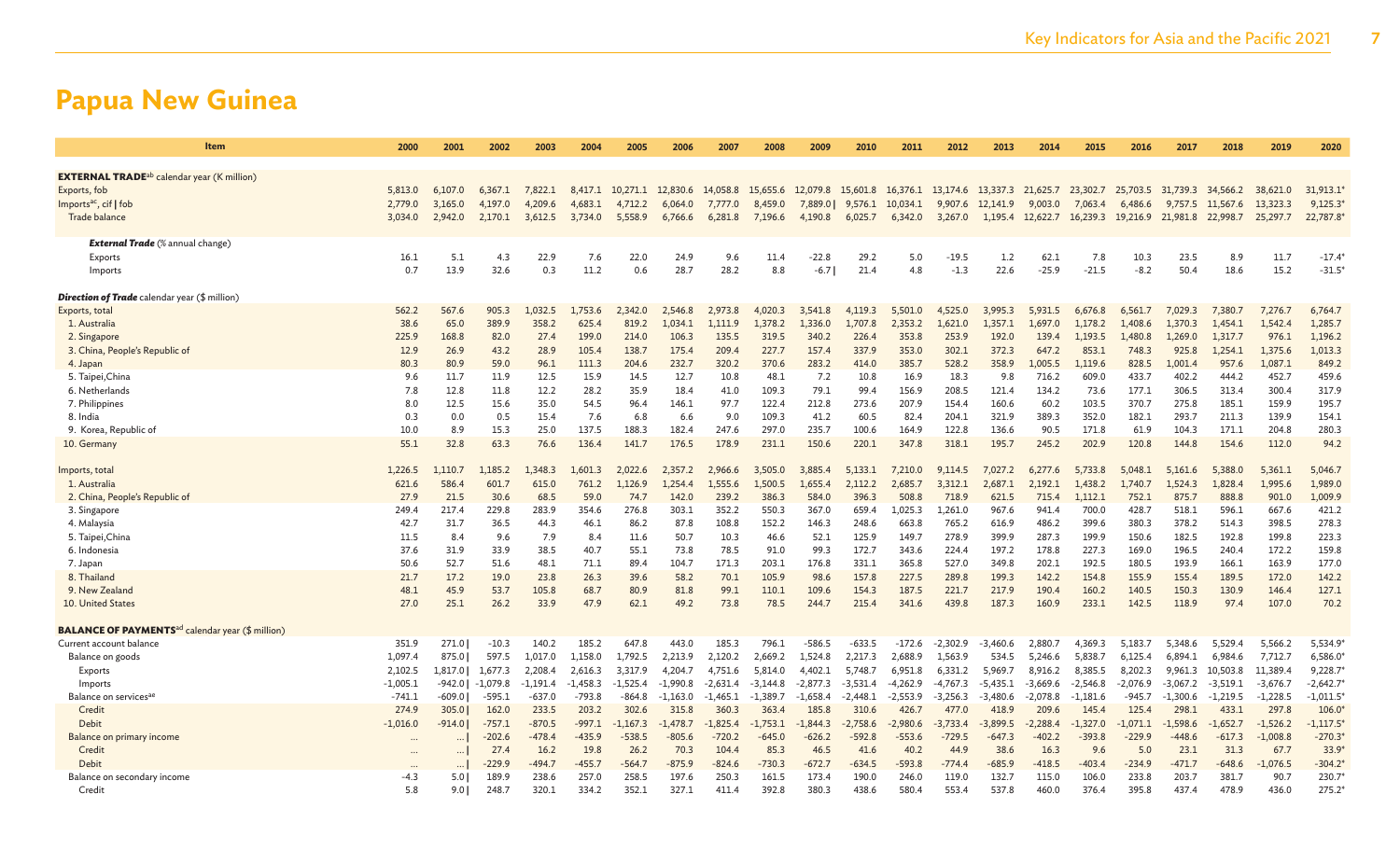| Item                                                                                   | 2000        | 2001        | 2002        | 2003       | 2004       | 2005        | 2006       | 2007         | 2008        | 2009        | 2010        | 2011        | 2012       | 2013        | 2014        | 2015        | 2016        | 2017        | 2018        | 2019        | 2020          |
|----------------------------------------------------------------------------------------|-------------|-------------|-------------|------------|------------|-------------|------------|--------------|-------------|-------------|-------------|-------------|------------|-------------|-------------|-------------|-------------|-------------|-------------|-------------|---------------|
| <b>Debit</b>                                                                           | $-10.1$     | $-4.0$      | $-58.8$     | $-81.5$    | $-77.2$    | $-93.6$     | $-129.4$   | $-161.0$     | $-231.2$    | $-206.9$    | $-248.6$    | $-334.4$    | $-434.4$   | $-405.0$    | $-345.0$    | $-270.4$    | $-162.0$    | $-233.8$    | $-97.3$     | $-345.3$    | $-44.5*$      |
| Capital account                                                                        | $-69.9$     |             |             |            |            | 32.6        | 44.2       | 38.3         | 24.7        | 26.7        | 37.2        | 31.3        | 15.5       | 15.2        | 1.6         | 0.6         | 2.0         | 7.9         | 8.5         | 6.4         | 4.2           |
| Credit                                                                                 | $\cdots$    |             |             |            |            | 32.6        | 44.2       | 38.3         | 32.1        | 34.0        | 44.6        | 39.8        | 25.1       | 24.1        | 9.7         | 7.8         | 8.4         | 14.5        | 14.5        | 12.3        | 10.0          |
| Debit                                                                                  | $\cdots$    |             |             |            |            |             |            |              | $-7.4$      | $-7.3$      | $-7.4$      | $-8.5$      | $-9.6$     | $-8.9$      | $-8.1$      | $-7.2$      | $-6.4$      | $-6.6$      | $-6.1$      | $-5.9$      | $-5.8$        |
| Financial account                                                                      |             |             | $-2.6$      | $-51.7$    | $-96.0$    | $-584.5$    | 158.3      | 299.3        | .060.8      | .171.4      | 1.079.3     | 648.0       | 1.904.1    | 2.750.8     | $-3.255.1$  | $-4,613.9$  | 173.9       | $-5.246.6$  | $-4,987.0$  | $-5.448.3$  | 4,935.0       |
| Direct investment <sup>af</sup>                                                        | $-235.1$    |             | 19.1        | 104.2      | 25.8       | 27.0        | $-7.9$     | 87.9         | $-30.6$     | 419.8       | 28.7        | $-311.5$    | $-63.8$    | 18.3        | $-30.4$     | 200.9       | $-39.7$     | $-180.2$    | $-35.5$     | $-568.0$    | $-804.1$      |
| Portfolio investment                                                                   | $-124.5$    | $-1$        | $-1.3$      | $-46.8$    | $-104.5$   | 25.3        | 127.2      | 408.3        | 349.5       | 150.4       | $-104.4$    | 432.2       | 686.2      | $-110.6$    | 374.0       | 272.8       | $-70.2$     | $-338.3$    | 509.3       | 20.1        | $-73.0$       |
| <b>Financial derivatives</b>                                                           | $\cdots$    | $\ldots$    |             | 23.1       | $-9.4$     | $-1.9$      | $-11.2$    | $-92.7$      | $-131.8$    | 21.1        | $-7.5$      | $-33.3$     | $-16.5$    | $-5.4$      | $-0.0$      | $-0.0$      | $-0.0$      | $-0.0$      | 2.3         |             |               |
| Other investment                                                                       | $\cdots$    | $\cdots$    | $-20.3$     | $-132.2$   | $-7.9$     | $-634.9$    | 50.2       | $-104.2$     | $-1,248.0$  | 580.1       | 1,162.6     | 560.5       | 1,298.2    | 2,848.6     | $-3,598.7$  | $-5,087.5$  | $-5,063.9$  | $-4,728.0$  | $-5,463.1$  | $-4,900.4$  | $-4,057.9$    |
| Net errors and omissions                                                               | 13.0        | 9.0         | $-48.6$     | 14.5       | 12.9       | $-0.4$      | $-4.9$     | 14.4         | 18.3        | 16.0        | $-90.9$     | $-41.8$     | $-24.8$    | $-8.9$      | 22.6        | $-26.9$     | $-2.1$      | $-1.1$      | 10.7        | 0.8         | $3.7^{\circ}$ |
| Overall balance                                                                        | -64.6       | 280.0       | $-61.5$     | 103.1      | 102.2      | 95.4        | 640.6      | 537.3        | $-221.7$    | 627.6       | 392.1       | 464.9       | $-408.1$   | $-703.5$    | $-350.3$    | $-270.9$    | 9.7         | 109.7       | 561.6       | 125.0       | 607.8         |
| Reserves and related items                                                             | 64.6        | $-280.0$    | 61.5        | $-103.1$   | $-102.2$   | $-95.4$     | $-640.6$   | $-537.3$     | 221.7       | $-627.6$    | $-392.1$    | $-464.9$    | 408.1      | 703.5       | 350.3       | 270.9       | $-9.7$      | $-109.7$    | $-561.6$    | $-125.0$    | $-607.8$      |
| International investment position                                                      | $\ddotsc$   |             |             |            |            |             |            |              |             |             |             |             |            |             |             |             |             |             |             |             |               |
|                                                                                        |             |             |             |            |            |             |            |              |             |             |             |             |            |             |             |             |             |             |             |             |               |
| <b>Balance of Payments</b> (% of GDP at current market prices)                         |             |             |             |            |            |             |            |              |             |             |             |             |            |             |             |             |             |             |             |             |               |
| Exports                                                                                | 60.1        | 59.2        | 54.9        | 59.2       | 62.7       | 68.2        | 50.3       | 49.7         | 49.7        | 37.8        | 40.3        | 38.4        | 29.7       | 28.0        | 38.4        | 38.8        | 39.5        | 43.8        | 43.6        | 45.9        | 39.1          |
| Imports                                                                                | 28.7        | 30.7        | $-35.4$     | $-32.0$    | $-34.9$    | $-31.3$     | $-23.8$    | $-27.5$      | $-26.9$     | $-24.7$     | $-24.8$     | $-23.6$     | $-22.4$    | $-25.5$     | $-15.8$     | $-11.8$     | $-10.0$     | $-13.5$     | $-14.6$     | $-14.8$     | $-11.2$       |
| Balance on goods                                                                       | 31.4        | 28.5        | 19.6        | 27.3       | 27.7       | 36.8        | 26.5       | 22.2         | 22.8        | 13.1        | 15.5        | 14.9        | 7.3        | 2.5         | 22.6        | 27.0        | 29.5        | 30.3        | 29.0        | 31.1        | 27.9          |
| Current account balance                                                                | 10.1        | 8.8         | $-0.3$      | 3.8        | 4.4        | 13.3        | 5.3        | 1.9          | 6.8         | $-5.0$      | $-4.4$      | $-1.0$      | $-10.8$    | $-16.2$     | 12.4        | 20.2        | 25.0        | 23.5        | 22.9        | 22.4        | $23.5*$       |
| Overall balance                                                                        | $-1.8$      | 9.1         | $-2.0$      | 2.8        | 2.4        | 2.0         | 7.7        | 5.6          | $-1.9$      | 5.4         | 2.7         | 2.6         | $-1.9$     | $-3.3$      | $-1.5$      | $-1.3$      | 0.0         | 0.5         | 2.3         | 0.5         | $2.6*$        |
|                                                                                        |             |             |             |            |            |             |            |              |             |             |             |             |            |             |             |             |             |             |             |             |               |
| <b>INTERNATIONAL RESERVES</b> as of end of period (\$ million)                         |             |             |             |            |            |             |            |              |             |             |             |             |            |             |             |             |             |             |             |             |               |
| Total                                                                                  | 295.9       | 430.1       | 343.4       | 520.0      | 660.1      | 748.8       | 1.427.4    | 2.086.5      | 1.987.1     | 2.607.0     | 3.092.2     | 4.322.6     | 4.001.3    | 2.825.5     | 2.305.2     | 1,737.7     | 1.656.1     | 1.735.0     | 2.212.6     | 2,308.9     | $\cdots$      |
| Gold, national valuation                                                               | 9.1         | 7.4         | 21.9        | 25.8       | 27.6       | 30.7        | 26.8       | 32.8         | 33.7        | 46.4        | 59.5        | 66.2        | 71.0       | 50.8        | 51.7        | 45.9        | 48.4        | 54.7        | 54.0        | 65.9        | $\cdots$      |
| Foreign exchange                                                                       | 274.5       | 413.6       | 315.0       | 489.9      | 631.2      | 717.4       | 400.0      | 2,052.9      | 1.952.6     | 2.377.7     | 3.016.5     | 4,241.0     | 3.915.2    | 2.759.7     | 2.239.5     | .678.5      | 1.594.9     | 1.667.4     | 2,147.5     | 2,233.7     | $\cdots$      |
| Reserve position in the IMF                                                            | 0.2         | 0.4         | 0.5         | 0.6        | 0.7        | 0.6         | 0.7        | 0.7          | 0.7         | 0.7         | 0.7         | 0.7         | 0.7        | 0.7         | 0.7         | 0.6         | 0.6         | 0.6         | 0.6         | 0.6         | 0.6           |
| <b>SDRs</b>                                                                            | 12.2        | 8.7         | 6.1         | 3.7        | 0.7        | 0.0         | 0.1        | 0.1          | 0.1         | 182.2       | 15.5        | 14.7        | 14.5       | 14.4        | 13.4        | 12.7        | 12.2        | 12.2        | 10.5        | 8.7         | 8.7           |
|                                                                                        |             |             |             |            |            |             |            |              |             |             |             |             |            |             |             |             |             |             |             |             |               |
| <b>EXCHANGE RATES (K-\$)</b>                                                           |             |             |             |            |            |             |            |              |             |             |             |             |            |             |             |             |             |             |             |             |               |
| End of period                                                                          | 3.1         | 3.8         | 4.0         | 3.3        | 3.1        | 3.1         | 3.0        | 2.8          | 2.7         | 2.7         | 2.6         | 2.1         | 2.1        | 2.4         | 2.6         | 3.0         | 3.2         | 3.2         | 3.4         | 3.4         | 3.5           |
| Average of period                                                                      | 2.8         | 3.4         | 3.9         | 3.6        | 3.2        | 3.1         | 3.1        | 3.0          | 2.7         | 2.8         | 2.7         | 2.4         | 2.1        | 2.2         | 2.5         | 2.8         | 3.1         | 3.2         | 3.3         | 3.4         | 3.5           |
|                                                                                        |             |             |             |            |            |             |            |              |             |             |             |             |            |             |             |             |             |             |             |             |               |
| <b>EXTERNAL INDEBTEDNESS</b> as of end of year (\$ million)                            |             |             |             |            |            |             |            |              |             |             |             |             |            |             |             |             |             |             |             |             |               |
| Total debt outstanding and disbursed                                                   | 2,325.1     | 2,047.4     | 1,856.7     | 1,863.4    | 1,769.7    | 1,870.9     | 1,754.6    | 1,530.9      | 1,436.4     | 1,769.0     | 5,987.0     | 12,584.1    | 14,922.5   | 21,609.7    | 20,428.7    | 20,386.7    | 19,245.3    | 17,220.9    | 17,719.4    | 18,740.4    |               |
| Long-term debt                                                                         | 2,204.0     | 1.861.2     | 1.677.8     | 1.634.0    | 1.611.0    | 1,650.6     | 1,661.6    | 1,342.2      | 1.412.1     | 1,460.2     | 5,379.7     | 12.268.4    | 14,468.5   | 21,102.5    | 19,438.7    | 19,901.7    | 18,414.1    | 16,965.4    | 17,081.0    | 17,910.0    |               |
| Public and publicly guaranteed                                                         | 1,454.0     | 1,370.2     | 1,438.8     | 1,504.5    | 1,445.1    | 1,264.1     | 1,210.4    | 1,128.9      | 1,067.4     | 1,045.0     | 1,042.4     | 1,069.3     | 1,130.2    | 1,255.7     | 1,369.1     | 1,501.3     | 1,919.8     | 2,302.7     | 3,406.7     | 4,309.0     | $\cdots$      |
| Private nonguaranteed                                                                  | 750.0       | 491.0       | 239.0       | 129.5      | 165.9      | 386.5       | 451.2      | 213.3        | 344.7       | 415.3       | 4,337.3     | 11,199.1    | 13,338.2   | 19,846.8    | 18,069.6    | 18,400.4    | 16,494.3    | 14,662.7    | 13,674.3    | 13,601.0    | $\cdots$      |
| Short-term debt                                                                        | 70.0        | 67.0        | 50.0        | 94.0       | 80.0       | 207.0       | 79.0       | 174.0        | 10.0        | 112.0       | 414.0       | 123.0       | 261.1      | 314.0       | 808.2       | 311.1       | 662.5       | 76.7        | 463.9       | 656.9       | $\cdots$      |
| Use of IMF credit                                                                      | 51.1        | 119.2       | 128.9       | 135.4      | 78.7       | 13.3        | 14.0       | 14.7         | 14.3        | 196.7       | 193.3       | 192.7       | 192.9      | 193.3       | 181.8       | 173.9       | 168.7       | 178.7       | 174.5       | 173.5       | $\cdots$      |
|                                                                                        |             |             |             |            |            |             |            |              |             |             |             |             |            |             |             |             |             |             |             |             |               |
| External debt (% of GNI)                                                               | 70.4        | 72.3        | 66.9        | 59.5       | 49.7       | 41.3        | 23.3       | 17.3         | 13.0        | 16.4        | 45.4        | 77.3        | 73.9       | 110.6       | 89.6        | 95.6        | 93.7        | 77.2        | 75.4        | 78.8        | $\cdots$      |
| Total long-term debt (% of total debt)                                                 | 94.8        | 90.9        | 90.4        | 87.7       | 91.0       | 88.2        | 94.7       | 87.7         | 98.3        | 82.5        | 89.9        | 97.5        | 97.0       | 97.7        | 95.2        | 97.6        | 95.7        | 98.5        | 96.4        | 95.6        | $\cdots$      |
| Short-term debt (% of total debt)<br>Debt service (% of exports of goods and services) | 3.0<br>12.9 | 3.3<br>12.7 | 2.7<br>15.0 | 5.0<br>7.8 | 4.5<br>8.9 | 11.1<br>8.4 | 4.5<br>7.1 | 11.4<br>19.3 | 0.7<br>15.6 | 6.3<br>11.7 | 6.9<br>13.3 | 1.0<br>16.0 | 1.7<br>7.1 | 1.5<br>19.7 | 4.0<br>12.8 | 1.5<br>12.7 | 3.4<br>39.9 | 0.4<br>27.1 | 2.6<br>26.2 | 3.5<br>20.1 | $\cdots$      |
|                                                                                        |             |             |             |            |            |             |            |              |             |             |             |             |            |             |             |             |             |             |             |             |               |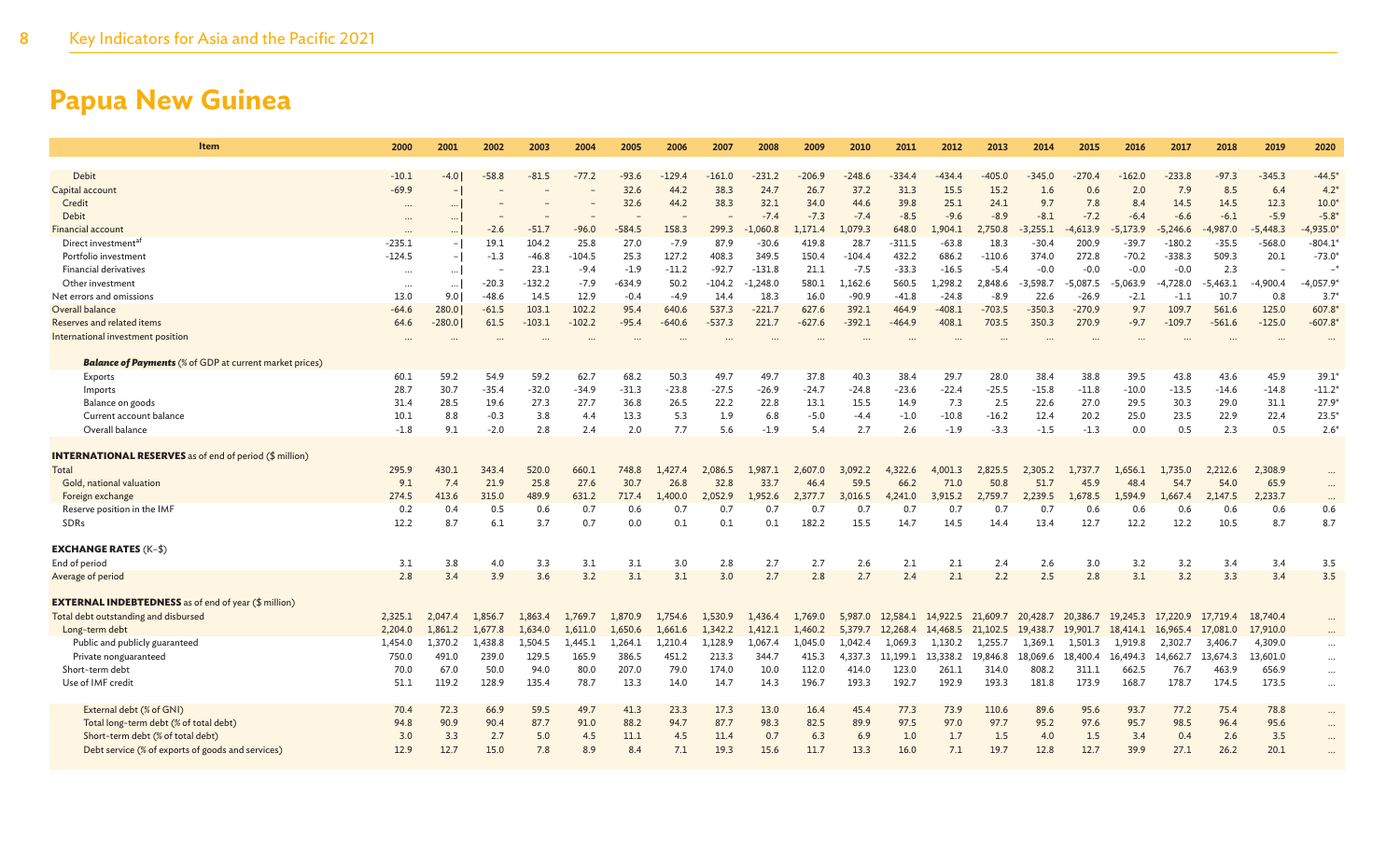| <b>Item</b>                                                        | 2000   | 2001  | 2002  | 2003     | 2004  | 2005     | 2006  | 2007  | 2008  | 2009  | 2010  | 2011    | 2012  | 2013    | 2014  | 2015  | 2016    | 2017    | 2018    | 2019    | 2020     |
|--------------------------------------------------------------------|--------|-------|-------|----------|-------|----------|-------|-------|-------|-------|-------|---------|-------|---------|-------|-------|---------|---------|---------|---------|----------|
|                                                                    |        |       |       |          |       |          |       |       |       |       |       |         |       |         |       |       |         |         |         |         |          |
| Debt service transactions during the year $(\frac{4}{3})$ million) |        |       |       |          |       |          |       |       |       |       |       |         |       |         |       |       |         |         |         |         |          |
| Principal repayments on long-term debt                             | 195.6  | 189.5 | 207.5 | 133.0    | 140.9 | 182.8    | 270.0 | 946.7 | 932.0 | 513.3 | 758.0 | 1,076.4 | 348.8 | 1,027.9 | 822.0 | 518.5 | 2,661.1 | 2,112.4 | 2,031.9 | 1,568.6 | 4,305.1  |
| Interest on long-term debt                                         | 84.8   | 73.1  | 64.3  | 49.7     | 44.5  | 54.0     | 45.8  | 55.3  | 40.1  | 28.1  | 49.7  | 104.1   | 130.8 | 230.9   | 336.5 | 575.3 | 651     | 673.0   | 740.9   | 772.3   | 732.5    |
| Interest on short-term debt                                        | 3.7    |       |       |          | 3.3   | 8.5      | 10.0  | 5.2   | 1.5   | 0.8   | 3.3   | 3.2     | 3.7   | 4.0     | 10.0  | 4.1   | 8.0     | 1.7     | 8.7     | 21.3    | $\cdots$ |
|                                                                    |        |       |       |          |       |          |       |       |       |       |       |         |       |         |       |       |         |         |         |         |          |
| Average terms of new commitments                                   |        |       |       |          |       |          |       |       |       |       |       |         |       |         |       |       |         |         |         |         |          |
| Interest (% per annum)                                             | 6.5    | 3.8   | 1.9   | $\cdots$ |       |          | 4.4   | 0.8   |       |       | 0.8   | 1.4     |       |         |       | 0.9   | 4.5     | 1.9     | 5.7     | 3.0     | $\cdots$ |
| Maturity (years)                                                   | 16.0   | 16.1  | 24.6  | $\cdots$ | 29.7  | $\cdots$ | 26.1  | 34.7  | 28.2  | 32.1  | 34.7  | 24.1    | 25.1  | 27.9    | 23.1  | 31.5  | 15.3    | 23.3    | 11.3    | 7.6     | $\cdots$ |
| Grace period (years)                                               | 4.8    | 4.2   | 6.5   | $\cdots$ | 7.8   | $\cdots$ |       | 10.2  | 6.7   | 8.5   | 8.9   | 6.0     | 4.8   |         | 5.9   | 9.3   | 5.0     | 5.4     | 5.3     | 1.9     | $\cdots$ |
| Grant element (%)                                                  | $-8.3$ | 10.3  | 31.6  | $\cdots$ | 38.9  | $\cdots$ | 8.2   | 54.6  | 32.4  | 39.5  | 53.3  | 35.7    | 37.2  | 42.2    | 33.3  | 50.2  | 10.7    | 30.1    | $-2.8$  | 9.0     | $\cdots$ |

... = data not available; | = marks break in series; (-/+) 0.0 = magnitude is less than half of unit employed; - = magnitude equals zero; \* = provisional, preliminary, estimate, budget figure; \$ = United States dollars; ci fob = free on board; GDP = gross domestic product; GNI = gross national income; IMF = International Monetary Fund; K = kina; km<sup>2</sup> = square kilometer; kWh = kilowatt-hour; NPISHs = nonprofit institutions serving households

a For 2000 and 2011, data are actual population counts from the final census reports of the Government of Papua New Guinea (PNG), National Statistical Office (NSO). For 2001-2010 and 2012-2020, estimates are based on the a

- b Data refer to International Labour Organization estimates.
- c Data refer to transportation and storage, and information and communication.
- d Combined with transportation and storage.

e For 2006-2018, data were revised using NSO data from PNG National Accounts 2006-2018, released in November 2020. These estimates are compiled using new data sources and methods, and are not comparable with estimates prio For 2019–2020, data are taken from the 2021 National Budget Volume 1 of the Department of Treasury of PNG, which provides estimates or projections based on the 2018 National Accounts.

- f For 2000–2018, refers to oil and gas extraction, and mining and quarrying.
- g For 2000–2005, refers to electricity, gas, and water. For 2006 onward, refers to electricity, gas, and air-conditioning.
- h For 2006 onward, refers to water supply and waste management.
- i For 2000–2005, data refer to wholesale and retail trade; repair of motor vehicles and motorcycles; and accommodation and food service activities.
- For 2000–2005, data refer to transportation and storage, and information and communication.
- k For 2000–2005, combined with wholesale and retail trade; repair of motor vehicles and motorcycles.
- l For 2000–2005, combined with transportation and storage.
- m For 2000–2005, refers to financing, insurance, real estate, and business services including services of owner-occupied dwellings.
- n For 2000–2005, refers to community, social, and personal services. For 2006–2018, refers to public administration and defense.
- o For 2006–2018, refers to arts, entertainment, and recreation; other service activities; activities of households as employers; and undifferentiated goods- and services-producing activities of households for own use.
- p For 2006–2018, bank service charges were distributed across all industries.
- q Includes NPISHs.
- r For 2000–2005, data refer to transportation and storage; accommodation and food service activities; and information and communication.
- s Calculated as GDP at current market prices less the sum of private and government consumption.
- t Derived from balance-of-payments data.

u For 2006–2018, per capita GDP was revised using the latest GDP figures from PNG National Accounts 2006–2018, released in November 2020. For 2019–2020, per capita GDP was calculated using the estimated and projected GDP figures from the 2021 National Budget Volume 1 of the Department of Treasury of PNG.

- v Data are based on the depository corporations survey, which is derived from the central bank survey and other depository corporations surveys. From December 2001 onward, the data are based on the extended coverage of the
- depository corporations, compromising commercial banks, merchant banks, finance companies, savings and loans societies, and a microfinance company. As of June 2010, the data include full coverage of microfinance companies w Refers to claims on provincial and local governments.
- x In this context, the term "broad money liabilities" corresponds to broad money aggregate M3.
- y Refers to deposits excluded from broad money; securities other than shares excluded from broad money; loans; financial derivaties; insurance technical reserves; shares and other equity; and other items (net).
- z Refers to the minimum rate for fully drawn loans.
- aa Data consist of mining and petroleum taxes and dividends according to the PNG Department of Treasury's classification in the Final Budget Outcome.
- ab For 2000, data are based on balance-of-payments estimates.
- ac For 2010 onward, imports data are recorded at fob values.
- ad For 2002 onward, figures follow the IMF's Balance of Payments Manual (fifth edition).
- ae For 2000–2001, figures refer to services and income.
- af Includes official and private capital flows, unofficial monetary sector transactions, change in offshore accounts balances, and revaluations.